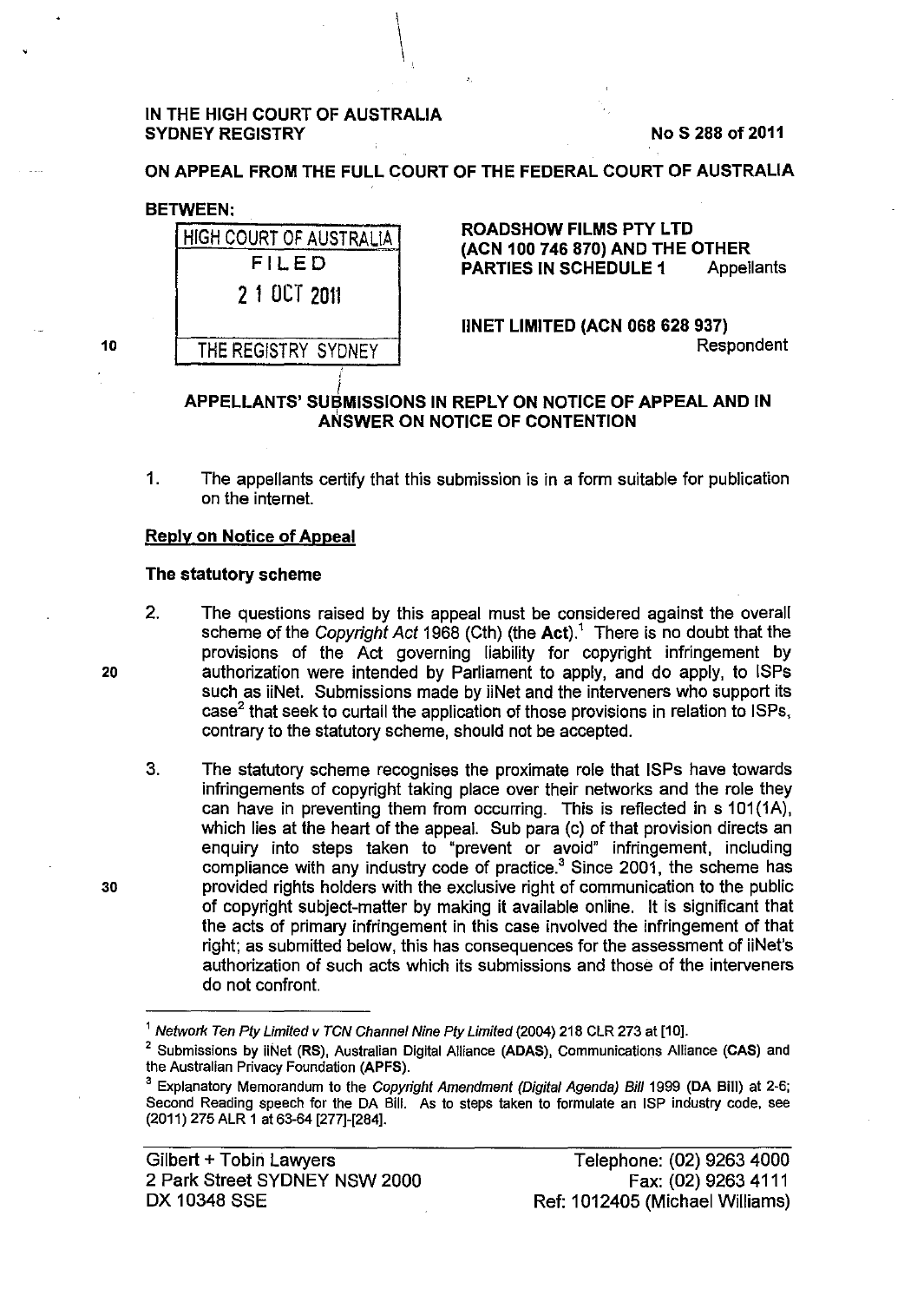- 4. The scheme includes defences introduced for the benefit of service providers such as ISPs, including s 112E (addressed separately below) and the "safe harbour" provisions of Div 2AA of Part V. The safe harbour provisions are significant; they provide a mechanism by which an ISP such as iiNet can limit its liability for infringement of the kind in issue here. This both confirms that Parliament envisaged that such liability might arise under s 101(1A) (and s 112E) and addresses the consequences iiNet and the interveners suggest would result from the application of the law of authorization as sought by the appellants. Further, the provisions indicate that Parliament envisaged termination of internet accounts as a sanction for infringing activity; one of the pre-conditions for protection is the adoption by the ISP of a policy that provides for termination of accounts of repeat infringers.<sup>4</sup> iiNet failed to attract such protection in this case because it had no such policy; of course, that failure cannot support any raising of the threshold for authorization.<sup>5</sup>
- 5. For similar reasons, the attempts by iiNet and the supporting interveners to diminish the significance of Moorhouse, $<sup>6</sup>$  either by treating it as being confined</sup> to particular facts **(RS** 37 -38; **ADAS** 19) or by describing it as an extreme case or outlier **(ADAS 20; CAS 12), should not be accepted.** As submitted,<sup>7</sup> the factors in s 101(1A) closely follow Gibbs J's statement of principle in Moorhouse. The adoption of those factors in the statutory scheme confirms the continued applicability of Moorhouse and emphasises that it is the general statements of principle laid out by the Court in that case (expressed in terms not limited to particular facts) that are significant.

# **An objective assessment of iiNet's position**

- 6. Authorization is determined objectively. The legislation does not require that the authorizer appreciate subjectively that it is engaging in conduct of authorization or that the act of primary infringement be undertaken by a person who subjectively appreciates that he or she is being authorized to infringe copyright (cf **RS** 31, 35, 39, 42, 46, 62). The terms of ss 101(1) and (1A) reflect an objective enquiry. The references in Moorhouse to circumstances from which it may be inferred or implied that acts of infringement were authorized, do not introduce any subjective element. Similarly, references in the authorities to the need for a causal connection between the conduct constituting authorization and the act of primary infringement,<sup>8</sup> do not require that the primary infringer act in response to conduct specifically understood by that person to be an implied invitation or authorization to infringe (cf **RS** 42).
- 7. iiNet's knowledge of or reason to suspect its users' acts of primary infringement of making available online copies of the appellants' films by using the very service controlled by iiNet, combined with iiNet's failure to take any steps to prevent further infringements, constituted authorization. Contrary to iiNet's submissions **(RS** 78), the quality of "knowledge" does not logically inform the question of authorization. Reason to suspect primary acts of infringement in breach of the terms of use in iiNet's Customer Relationship Agreement **(CRA)** and a failure to act to prevent the service it controlled

10

20

30

<sup>&</sup>lt;sup>4</sup> Section 116AH(1) of the Act (condition 1 of item 1 in table).

 $5$  (2011) 275 ALR 1 at 62 [272], 119 [524] and 176 [800].

<sup>&</sup>lt;sup>6</sup> University of New South Wales v Moorhouse (1975) 133 CLR 1 (Moorhouse). See RS 13 as to iiNet's acceptance of the correctness of Moorhouse.

<sup>7</sup>Appellants' Submissions dated 9 September 2011 (AS) 32.

<sup>&</sup>lt;sup>8</sup> See, eg, WEA International Inc v Hanimex Corporation Ltd (1987) 17 FCR 274 at 286-287 (WEA).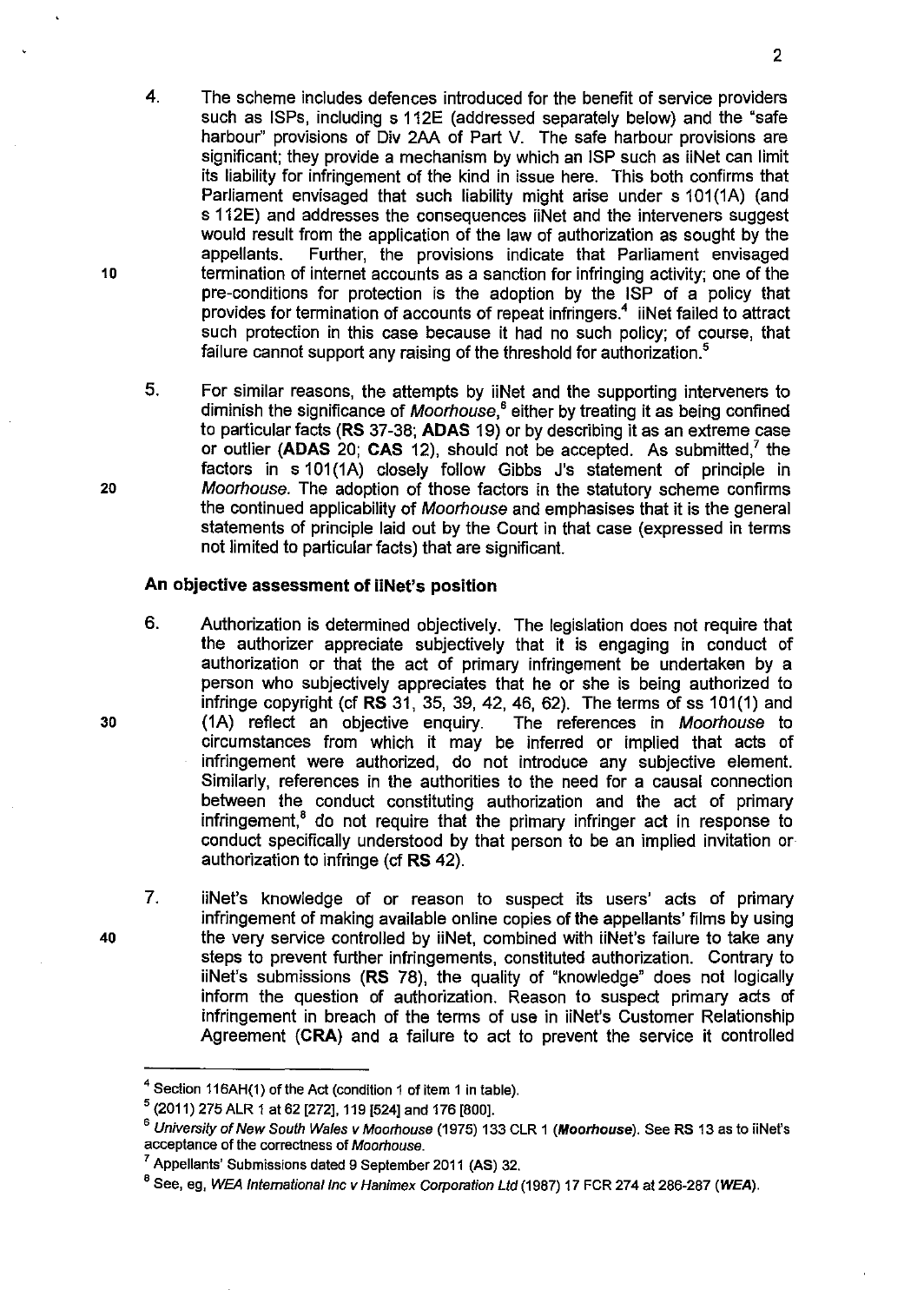continuing to be so used, is sufficient for the objective implication of authorization.

- 8. iiNet's position in this appeal $9$  that, even if it had reason to suspect and control, there was no reasonable step it could take **(RS** 76), is plainly wrong. Its business involved providing a service for reward to customers on terms that the service not be used for infringing purposes and in circumstances where access to the service was controlled by iiNet. That fact, in combination with iiNet's reason to suspect that the service was being used to infringe copyright, contrary to the terms of use, cannot co-exist with a proposition that there was nothing iiNet could reasonably do to prevent further infringements occurring. The appeal by iiNet to the number of its users and the size of its business (RS 72, 84) is an appeal to the unattractive proposition that if one builds a big enough business with a large enough number of subscribers who are suspected of infringing copyright (in this case, on a very large scale<sup>10</sup>), one can more robustly assert that there are no reasonable steps that can be taken. It does not explain why no action was taken in relation to a smaller number of subscribers, or any subscriber, the publication of which action would be expected to dissuade others from engaging in similar activity.
- 9. iiNet's reliance on the asserted lack of quality of its knowledge suffers from a further difficulty as previously submitted. If the quality of knowledge was truly a factor in iiNet's conduct, it would have acted consistently with this, by, for example, requesting further information either from the appellants or its own subscribers. As submitted **(AS** 51, 61-62), it was not a factor because iiNet decided to pursue a course of action that rendered additional information irrelevant and which precluded any such dialogue. That decision objectively supports a finding of authorization. iiNet's appeal to the lack of reliability of other types of notices **(RS** 24) is equally illogical and cannot inform the reasonableness of steps in response to the AFACT notices.

## **Nature of the infringements**

- 30 10. Attention must be directed to the nature of the acts of primary infringement and their connection with iiNet. As noted, the acts of primary infringement involved communication to the public of the appellants' films by making them available online using iiNet's internet service. Such an act occurred each time iiNet provided an internet connection to a BitTorrent user who had a copy of such a film on his or her computer; the operation of the BitTorrent system was such that files were automatically shared with other users from the time they could be accessed.<sup>11</sup> The films became available online, and thereafter were repeatedly made available online, only for as long as iiNet provided the internet service.<sup>12</sup> iiNet's conduct was the direct and proximate means by 40 which each infringement occurred (and could be prevented).
	- 11. This is the "degree of connection or control ... necessary between the alleged authorizer and the primary infringer" in respect of the infringement to which Gummow J referred in WEA,<sup>13</sup> with approval of the Full Court in Jain<sup>14</sup> (cf CAS 22-24). It is a level of control over the act of primary infringement at the time

10

<sup>&</sup>lt;sup>9</sup> Cf (2010) 263 ALR 215 at 227 [31] and (2011) 275 ALR 1 at 101-105 [431]-[449] (Jagot J).

 $10$  (2011) 275 ALR 1 at 37 [155] and 110 [476(4)].

 $11$  (2011) 275 ALR 1 at 16 [63] and 67 [296].

<sup>12</sup>(2011) 275 ALR 1 at 6 [1], 36 [152]-[154]. 92 [381]-[382] and 155 [697].

<sup>&</sup>lt;sup>13</sup> WEA at 286.

<sup>&</sup>lt;sup>14</sup> Australasian Performing Right Association Ltd v Jain (1990) 26 FCR 53 (Jain).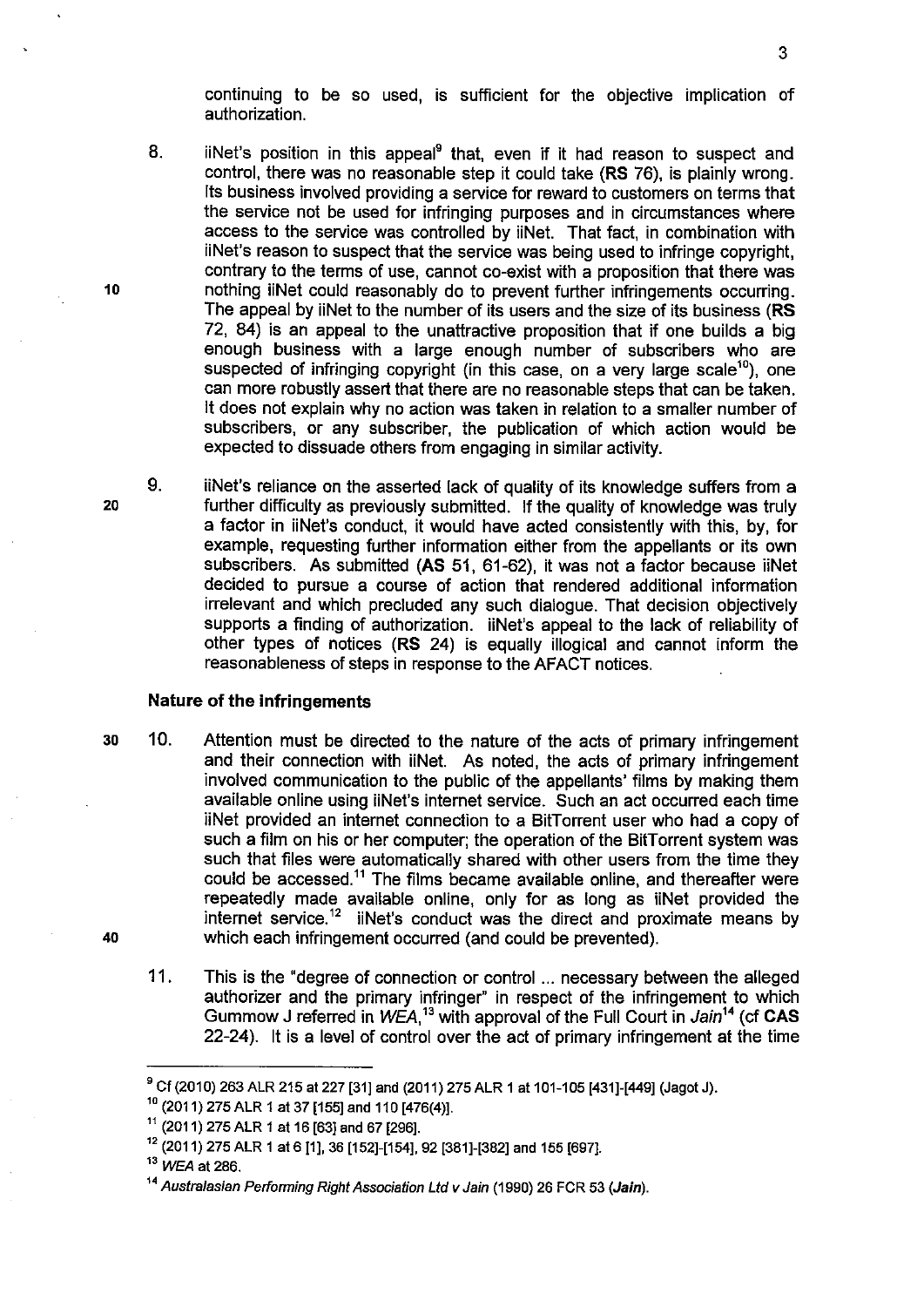of the infringement that was absent in  $ATMA$ <sup>15</sup> iiNet had such control because it provided the internet connection; indeed, this constituted a part of the act of infringement itself (making available *online*). The same cannot be said for the supply of electricity (eg. for a photocopier) or the supply of postal services (eg. for dealing in infringing goods). Their proximity to the relevant acts of infringement far more remote (cf **CAS** 41, 43, 45). <sup>16</sup>

12. Against this background, it is irrelevant that iiNet did not provide the primary infringers with the copyright subject-matter in question. Here, the users were already in possession of infringing copies of the appellants' films and were making them available to the public by means of iiNet's internet service, as identified in the AFACT notices. iiNet (which knew of BitTorrent and its infringing uses<sup>17</sup>) authorized the continuation of those acts, and the repetition of such acts in relation to the same copyright subject-matter, by taking no action. For this reason, the submissions by iiNet and the interveners that seek to impose a requirement that the authorizer provide the copyright subjectmatter, by reference to either Moorhouse **(RS** 41; **ADAS** 23-26; **CAS** 34-42) or the factors in s 101 (1A) **(CAS** 22-24), should not be accepted. As submitted below, there are further reasons for rejecting those submissions.

## **Moorhouse**

- 20 13. This case was fought below on the basis of the correctness of the authority of Moorhouse.<sup>18</sup> The Full Court proceeded on that basis and there is no challenge to Moorhouse by any party before the High Court. To the extent that the interveners who support iiNet's case seek to disturb the authority of Moorhouse or to question its application, either explicitly or implicitly **(CAS** 12- 63; **ADAS** 8-13), this should not be entertained. <sup>19</sup>
	- 14. As submitted **(AS** 30-32), the continued applicability of Moorhouse and the statements of principle contained in it (as general statements of principle) are now enshrined in s 101(1A).<sup>20</sup> It is not to the point that there may be differences between the principles of authorization in Australia, epitomised by Moorhouse, and the principles of indirect liability for copyright applicable in jurisdictions such as the US, Canada and the UK (cf **RS** 59; **CAS** 13-17; **ADAS** 19-31). These differences were explained in WEA*<sup>21</sup>*and the Act was amended effectively to maintain those differences. Consequently, there are differences between the statutory schemes. For example, no other jurisdiction has a provision akin to s 101(1A). The divergence of Australian law from other jurisdictions in other areas of intellectual property rights has been recognised by this Court.<sup>22</sup>

4

30

<sup>&</sup>lt;sup>15</sup> Australian Tape Manufacturers Association Ltd v Commonwealth of Australia (1993) 176 CLR 480. <sup>16</sup> See (2011) 275 ALR 1 at 92 [384].

<sup>17</sup>(2011) 275 ALR 1 at 96 [406], 105 [450]; (2010) 263 ALR 215 at 38 [95]; Malone XXN T 699.45-01.4 and T 804.41-43; Exhibit #A tab 51; Malone XXN T. 829.4-35, Exhibit #V; See other evidence at (2010) 263 ALR 215 at 238 [94]-[95], 317-318 [467]-[470]; see AS para 10; T. 212.25-27, T. 1132.14-23; Exhibit #T; (2011) 275 ALR 1 at 103 [434]. See also RS 13 and Malone XXN T. 671.19-38.

<sup>18</sup>(2011) 275 ALR 1 at 10 [23], [84 [357], 157-158 [704]-[708].

<sup>&</sup>lt;sup>19</sup> See Lange v Australian Broadcasting Corporation (1997) 189 CLR 520 at 554.

<sup>&</sup>lt;sup>20</sup> Explanatory Memorandum to the DA Bill at 54.

<sup>&</sup>lt;sup>21</sup> WEA at 283-286.

<sup>&</sup>lt;sup>22</sup> Aktiebolaget Hassle v Alphapharm Pty Ltd (2002) 212 CLR 411 at [80]-[81]; Lockwood Security Products *Ply* Ltd v Doric Products Ply Ltd (No 1) (2004) 217 CLR 274 at [63]-[67].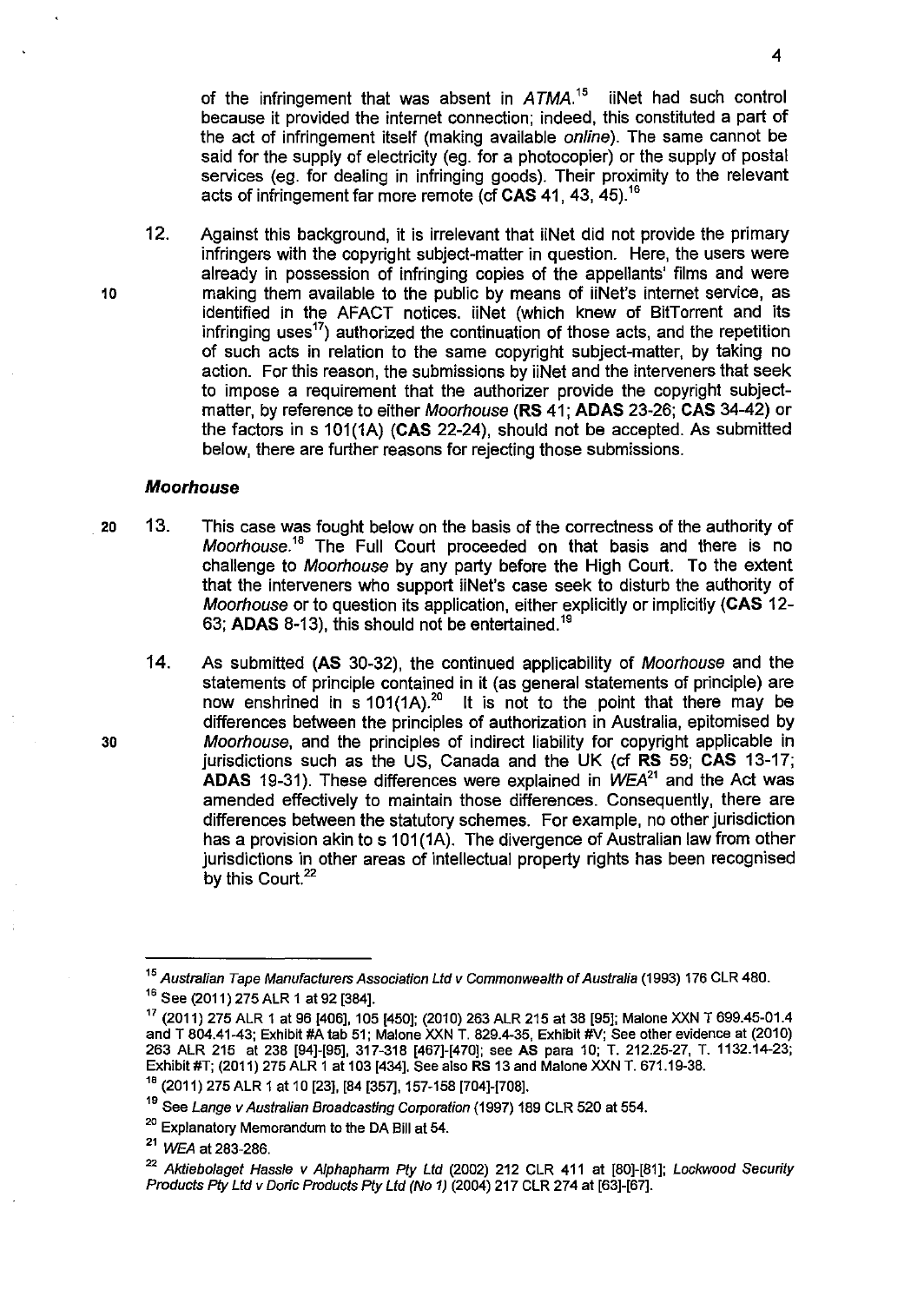- 15. iiNet and the supporting interveners also misstate the extent of divergence in other countries from *Moorhouse*. The principle in Sony Corp<sup>23</sup> does not apply where the service used for infringement maintains "an ongoing relationship" with its users (as it did here). $24\text{ Grokster}^{25}$  did not address principles of contributory infringement or vicarious infringement as they apply to intermediaries.<sup>26</sup> In the SOCAN case, the Canadian Supreme Court In the SOCAN case, the Canadian Supreme Court recognised that there could be a finding of authorization against an ISP that fails to take remedial action once put on notice of infringing material on its system.<sup>27</sup> The authorization liability of intermediaries has not yet been considered by the Supreme Court in the United Kingdom.<sup>28</sup>
- 16. Moorhouse is to be applied by reference to the statements of principle in the reasons of Gibbs J and Jacobs  $J<sub>1</sub><sup>29</sup>$  not by mechanical application of its facts as appears in the submissions of iiNet **(RS** 41) and the interveners **(CAS** 21). While in the particular facts of Moorhouse the photocopier was provided in proximity to the library books, the statements of principle are not limited to that circumstance: see Gibbs J at 12-13 and Jacobs J at 21. The factors in s 101(1A) make no mention of an enquiry limited to whether the authorizer also supplied the copyright subject-matter (or the "means" of infringement). $30$
- 17. Nevertheless, if one does compare facts between Moorhouse and this case, similarities emerge. Both the University and iiNet had control over the way the services were being used. Both could exercise that control in a way that was proximate to the infringements: they could prevent the next infringement occurring. They had general and specific knowledge of the likelihood of infringements<sup>31</sup> by a class of persons they could identify.<sup>32</sup> Each sought to rely on general warnings published prior to the infringements occurring, which were disregarded by the primary infringers. Each failed to take any step that would prevent a single act of future infringement, refused to communicate with the primary infringers or warn them at a point proximate to the infringement and asserted that it had no responsibility in relation to the infringements.<sup>33</sup> thereby permitting further infringements to occur.<sup>34</sup>
	- 18. Reference to the notices posted by the University adjacent to photocopiers does not assist iiNet **(RS** 52; **CAS** 56, 63). If such analogies are relevant, the notices in Moorhouse would correspond to a warning issued by iiNet to a subscriber whose identity was known to iiNet; a notice proximate with the

10

30

<sup>&</sup>lt;sup>23</sup> Sony Corp. of America v Universal City Studios Inc. 464 U.S. 417 (1984). See CAS 16; ADAS 28.

<sup>&</sup>lt;sup>24</sup> See Arista Records Inc. v Flea World Inc. CIV.A. 03-2670(JBS), 2006 WL 842883 (D.N.J. Mar. 31, 2006) 464 U.S. at 437; Arista Records LLC v Usenet. com Inc. 633 F. Supp. 2d 124 (S.D.N.Y. 2009).

 $^{25}$  MGM Studios Inc. v Grokster Ltd 545 US 913 (2005). See CAS 17; ADAS 29-31.

 $^{26}$  But see A & M Records Inc. v Napster Inc. 239 F. 3d 1004 (9th Cir. 2001) which did.

<sup>&</sup>lt;sup>27</sup> Society of Composers, Authors and Music Publishers of Canada v Canadian Association of Internet Providers [2004] SCC 45 at 55-56 [120]-[128].

 $28$  But see Twentieth Century Fox Film Corporation & Anor v Newzbin Ltd [2010] EWHC 608 (Ch), Twentieth Century Fox Film Corp & Ors v British Telecommunications Plc [2011] EWHC 1981 (Ch), EMI Records (Ireland) Ltd & ors v Eircom Ltd [2009] IEHC 411; [2010] IEHC 108 and EMI Records (Ireland) Ltd & ors v UPC Communications Ireland Ltd [2010] IEHC 377.

<sup>&</sup>lt;sup>29</sup> See, for more detail, AS 28-34, 36, 38, 43, 44, 47, 59, 67.

 $30$  (2011) 275 ALR 1 at 30-31 [126], 32 [130]-[133], 88 [369], 92 [383], 95 [401] and 155 [697]-[699].

<sup>&</sup>lt;sup>31</sup> See AS 10; (2011) 275 ALR 1 at 96 [406], 105 [450]; (2010) 263 ALR 215 at 38 [95]; Malone XXN T 699.45-01.4, T 804.41-43 and T. 829.4-35; Exhibit #A tab 51; Exhibit #V; See other evidence at (201 0) 263 ALR 215 at 238 [94]-[95], 317-318 [467]-[470]; (2011) 275 ALR 1 at 198 [467]-[470].

<sup>&</sup>lt;sup>32</sup> (2011) 275 ALR 1 at 99 [421]; (2010) 263 ALR 215 at 257 [192].

<sup>&</sup>lt;sup>33</sup> (2011) 275 ALR 1 at 108 [468]-[469] and 20 [87].

 $34$  (2011) 275 ALR 1 at 51 [224] and 108 [468].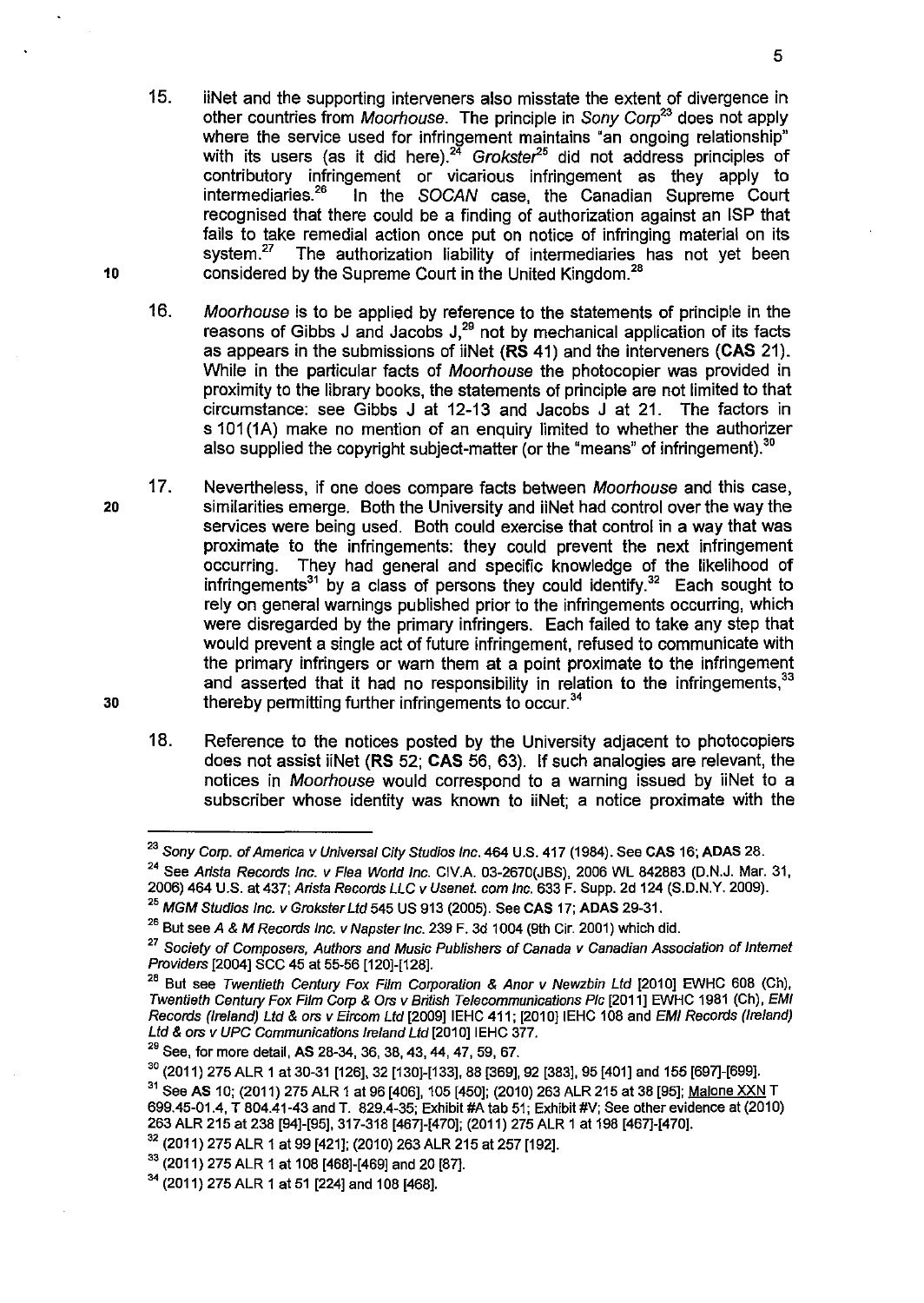infringement conveyed the next time the user connected to the internet. This is one of the available steps that iiNet refused to take, contending that it had no responsibility to warn a user not to commit a further infringement. As with the University in Moorhouse, it is the failure of iiNet to issue such a warning that contributes to a finding of authorization. In any event, neither Gibbs J nor Jacobs J found that such notices, even if accurate, would have precluded a finding of authorization (cf RS 52; **CAS** 56), particularly if the University was aware that the notices were being disregarded.

- 19. To the appellants' knowledge, the words "sanction, approve, countenance" 10 have been applied disjunctively in every recorded authorization case in Australia since *Moorhouse*.<sup>35</sup> Many cases have been decided on the basis of the meaning to be understood from the word "countenance" in the context of the statutory language. $36$  Nicholas J purported to construe its meaning in this case (cf **RS** 60). The interveners' submissions misstate the meanings attributed to the three words of the phrase in the authorities **(ADAS** 8-18; **CAS**  18-21 ). Each word has a distinct, if related, meaning, and the significance of the inclusion of "countenance" is that it confirms that express sanction or official approval is not necessary (cf **CAS** 20). Beyond that, it is not necessary to construe the meaning of the phrase "sanction, approve, countenance" in 20 order to resolve this appeal (cf **RS** 59-60; **ADAS** 8-18; **CAS** 50-52). The statutory expression is "authorize". In any event, even if iiNet's and the interveners' submissions on this point were accepted, iiNet's conduct involved "permitting" (the infringements to occur), which iiNet acknowledges is a synonym for authorizing **(RS** 39, 46).
- 20. The attempt by iiNet **(RS** 66-67) and the interveners **(CAS** 50-52) to erect a principle of "legitimate indifference" in authorization should not be accepted. Evidently that principle would enshrine perpetual protection to an ISP in iiNet's position, regardless of the knowledge it had and the control it could exercise over infringements. This finds no support in the statute or the authorities. The 30 enquiries under s 101 (1A) would be irrelevant if such a principle applied, and s 112E and the safe harbour provisions would be redundant. If the principle existed, it could no doubt have been invoked by the University in Moorhouse and other authorizers since, including the ISP in Cooper. The purported principle skews the relevant enquiry, which is whether in all the circumstances the proper inference to be drawn (eg., from inactivity or indifference<sup>37</sup>) is that iiNet authorized. The apparent source of the principle - the obiter comments of Higgins J in Adelaide Corporation*36* - was not relied on by the Full Court. Nicholas J expressly distinguished the case.<sup>39</sup> Higgins J's comments were not applied in Moorhouse, by either Gibbs J or Jacobs J, and, with one exception, 40 have not been relied upon in any authorization case since.<sup>40</sup>

<sup>35</sup>WEA at 288; Jain at 61; APRA v Metro on George *Pfy* Ltd (2004) 210 ALR 244 at 250-251, 258, 262, 264 (Metro); Universal Music Australia Pty Ltd v Sharman License Holdings Ltd (2005) 65 JPR 289 at 98; Universal Music Australia Pty Ltd v Cooper (2005) 150 FCR 1 at 20; Cooper v Universal Music Australia *Pfy* Ltd (2006) 156 FCR 380 at 392-393,412-413 (Coopet').

<sup>&</sup>lt;sup>36</sup> Jain; Metro; Universal Music Australia Pty Ltd v Cooper (2005) 150 FCR 1; Cooper.

<sup>&</sup>lt;sup>37</sup> Moorhouse at 12 (per Gibbs J).

<sup>&</sup>lt;sup>38</sup> Adelaide Corporation v APRA (1928) 40 CLR 481 at 500 (Adelaide Corporation).

 $39$  (2011) 275 ALR 1 at 159 [712]-[713]; see also 100 [423]-[424] (Jagot J).

<sup>4</sup> ° Cf Nationwide News *Pfy* Ltd v Copyright Agency Limited (1995) 65 FCR 399 at 424 (Sackville J).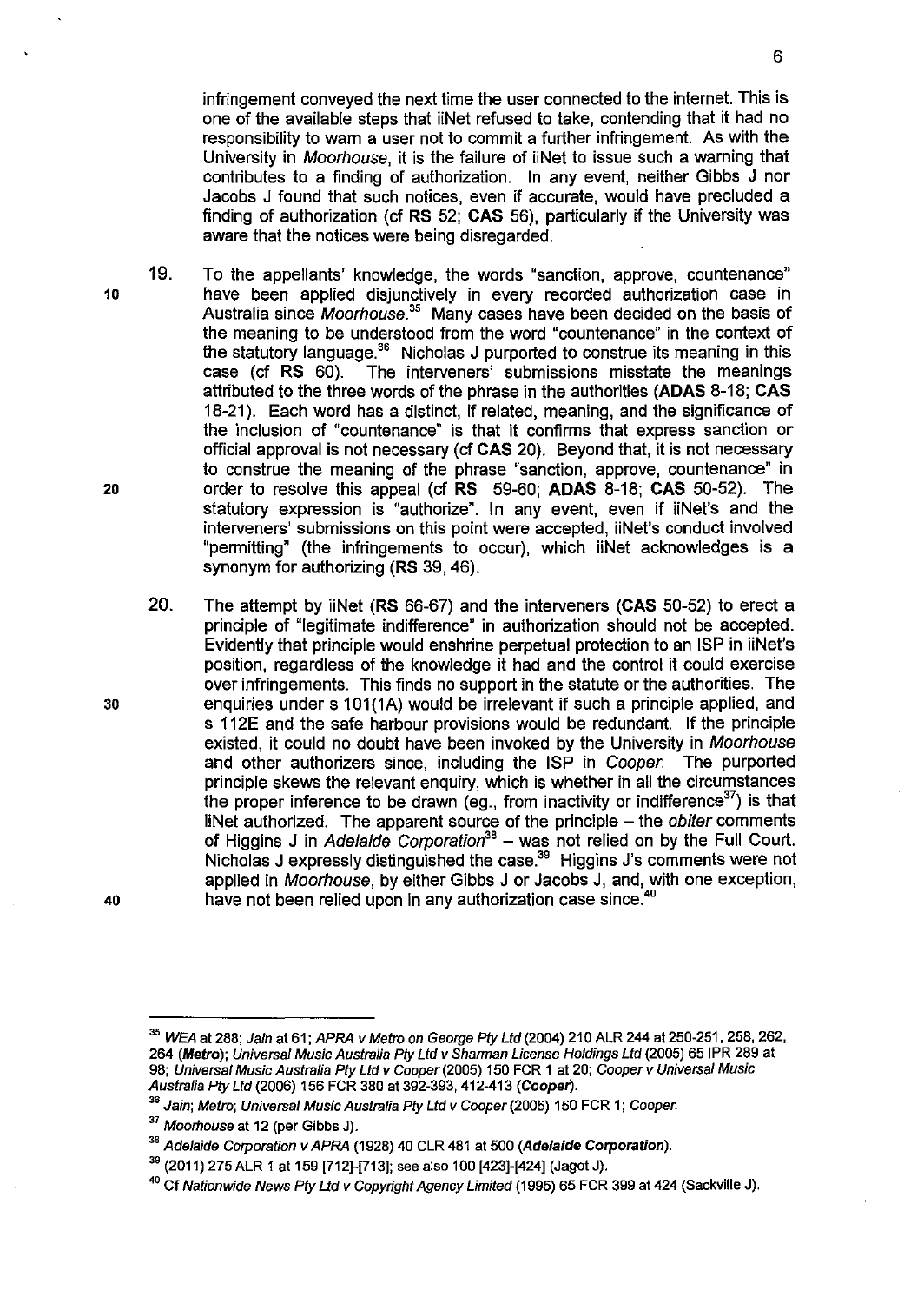# **Section 101(1A)**

•

I

- 21. The Full Court made findings in relation to the s 101(1A) factors which are relied upon by the appellants and are not challenged by iiNet by way of any notice of contention **(AS** 27 -34). Submissions by the interveners that seek to challenge such findings (eg. **CAS** 48 as to iiNet's power to prevent and the notion of "relevant" power) should not be entertained. Although the s 101 (1A) factors are not the totality of the enquiries that the Court would make, in this case they represent powerful factors, together with the factor of knowledge, in support of a finding of authorization (cf **RS** 35).
- 10 22. The unanimous finding that iiNet had the power to prevent the infringements<sup>41</sup> was inescapable given the nature of the acts of primary infringement, by making the films available online, and iiNet's control over the relevant connections to the internet. iiNet's preparedness to exercise such control if ordered by a Court is a further recognition of its power to prevent; an order would have no utility without such power. Nothing in the purpose or context of s 101(1A)(a) supports the reading down of the phrase "power to prevent" in the manner contended for by iiNet **(RS** 69) or the interveners (eg, **CAS** 43). The context in which the phrase was used prior to its adoption in s  $101(1A)(a)$ , such as by Gibbs J in Moorhouse, was a broad one. The section does not 20 distinguish between a "power to prevent" and a "relevant" (or "causative") power to prevent (cf **CAS** 45-48); the primary judge's attempt to find such a distinction was correctly rejected by the Full Court.<sup>42</sup> Further, attempting to carve up the statutory phrase **(RS** 70) invites error; the phrase has a meaning which derives from the concepts of power and prevention combined. A narrower construction is inconsistent with Moorhouse, as acknowledged in **RS**  70. The Communications Alliance also misstates the power that the University in Moorhouse had to prevent the infringements on its premises **(CAS** 44). It was a power to prevent the acts of infringement that were otherwise taking place in the library, by use of the University's photocopiers.<sup>43</sup>
- 30 23. The "perspective" of the relationship under s 101(1A)(b) does not change because the conduct takes place in the "home or work environment" (cf **RS**  72). There was no evidence that iiNet treated its contractual relationships with customers differently based on the location of the services. "Freedom of usage" does not entitle iiNet users to infringe copyright in breach of the Act (or iiNet's CRA). The mechanistic approach to construction adopted in **CAS** 34- 42 is not reflective of the statutory language and does not assist in the interpretation and application of s 101(1A)(b). A relationship need not "relate to the copyright material which has been infringed" (cf **CAS** 35); it is not the source of the material that is significant but rather the commission of the act of 40 infringement ("the act concerned" ins 101(1A)(b)). Here, as submitted **(AS** 9), the acts of making available occurred through the internet connection provided by iiNet. The proper approach to s 101(1A)(b) is that adopted by the Full Court below (and the Full Court in  $Cooper<sup>44</sup>$ ). Jagot J's reasons on s 101(1A)(b), like those of Emmett J and Nicholas J, disclose no error (cf RS 73).45

<sup>41</sup>(2011) 275 ALR 1 at 43 [183], 44 [193], 100 [426], and 161 [720].

<sup>42</sup>(2011) 275 ALR 1 at 42 [179], 98 [415] and 159 [712]-[713].

<sup>43</sup> Moorhouse at 16-18.

<sup>44</sup>See Cooper at 390 [46]-[48], 412 [150] and 413 [156].

<sup>45</sup>(2011) 275 ALR 1 at 43-45 [181]-[194], 100-101 [428]-[430], 162-163 [726]-[728].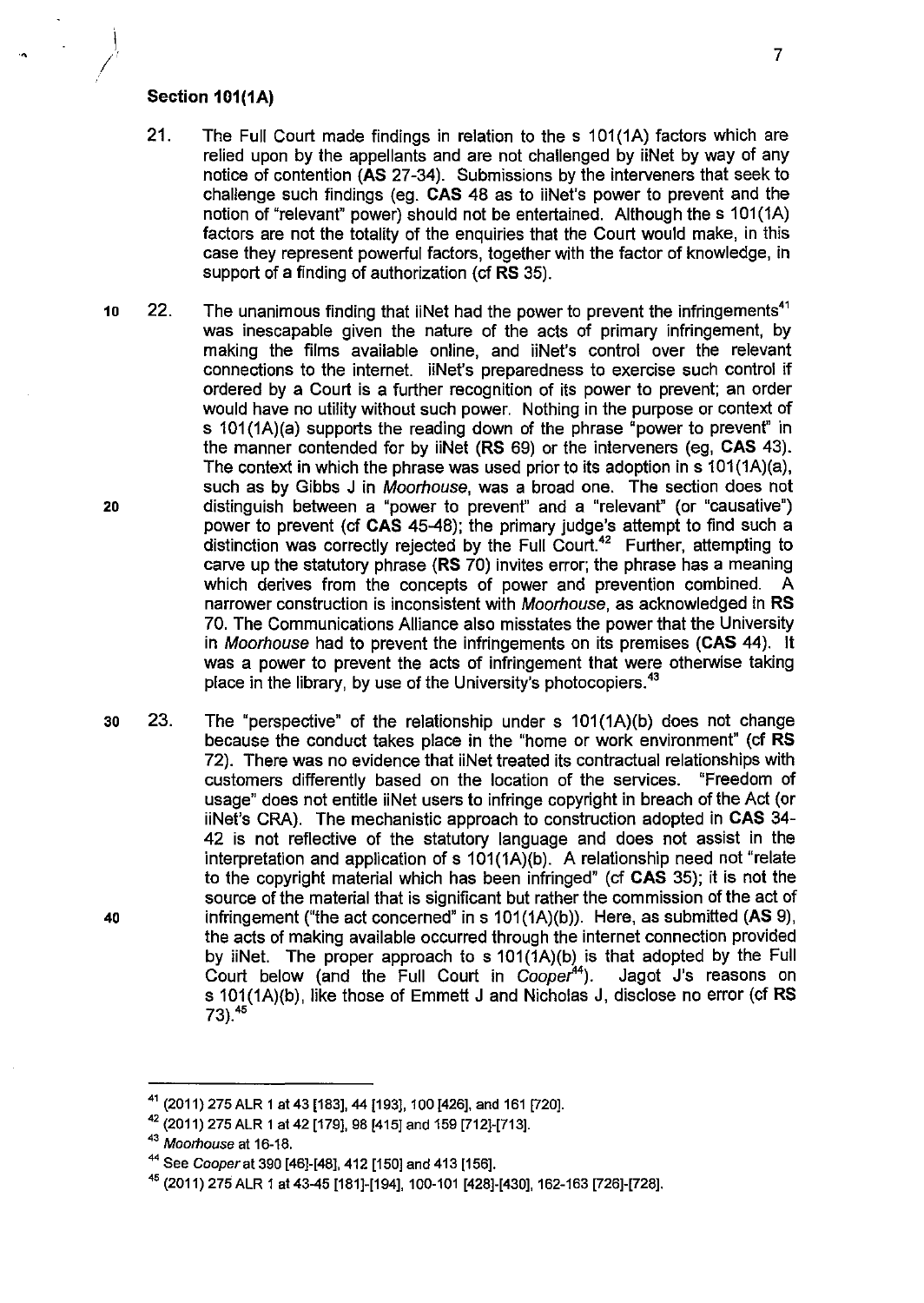- 24. As to s 101(1A)(c), the appellants' case has never been that iiNet was obliged to take a prescribed set of steps in response to the AFACT notices (cf **RS** 74). The notices requested that iiNet take action to prevent or avoid infringements on its network, and left it to iiNet to determine what action was appropriate in circumstances where iiNet had contractual and technical ability to take steps. The appellants' particulars gave an example of steps that could be taken, namely a scheme of warnings, suspensions and termination;<sup>46</sup> they were not exhaustive or prescriptive. iiNet's criticisms over the presence (and absence) of detail in the appellants' requests for action are inconsistent (compare **RS**  10 30, 74 with **RS** 74, 80). In any event, the judges in the Full Court found that there were steps that iiNet could have taken, including the issuing of warnings, the imposition of service restrictions  $-$  such as slowing (shaping) internet connections  $-$  and suspension and termination.<sup>47</sup>
- 25. Neither iiNet **(RS** 31, 53, 83) nor the supporting interveners **(ADAS** 32-43; **CAS** 53) have advanced any cogent reason why it would be unreasonable for iiNet to communicated with account holders whose accounts were being used to infringe. All members of the Full Court accepted that issuing warnings to account holders could be a reasonable step. $48$  This was inescapable given that iiNet communicated with its customers over a variety of issues, including 20 possible breaches of the CRA,<sup>49</sup> without apparent difficulty or burden, and that iiNet's subsidiary Westnet had forwarded warnings to its customers.<sup>50</sup> Any suggestion that it is more reasonable and proportionate for proceedings to be commenced against subscribers than them being issued with warnings is unattractive. As Jagot J observed,<sup>51</sup> many recipients of warnings are likely to be deterred from future infringements.
- 26. The submissions of iiNet **(RS** 81) and the interveners **(ADAS** 32-43; **CAS** 60- 61) that proceed on the basis that the restriction or disconnection of internet services is *prima facie* unreasonable are contrary to the statutory scheme and the evidence. As noted, the safe harbour provisions (which were unavailable 30 to iiNet) envisage that an ISP adopt and reasonably implement a policy that provides for the termination of accounts of repeat infringers.<sup>52</sup> Even where an ISP does so, and is found to have the protection of the "safe harbour", the Court is empowered to order an ISP "to terminate a specified account" (s 116AG(3)(b)). As to the evidence, iiNet's objection to service restriction was limited to the case of copyright infringement. The CRA gave it control over the terms on which services were offered or withdrawn, and it exercised that control by restricting, suspending or terminating services when its interests were at stake.<sup>53</sup> Moreover, iiNet was prepared to terminate a Moreover, iiNet was prepared to terminate a subscriber if a subscriber was found by a Court to have infringed, or if a user 40 admitted infringing.<sup>54</sup>
	- 27. The submissions of the Australian Digital Alliance as to suspension or termination **(ADAS** 32-43) seek to introduce considerations involving universities and libraries that do not reflect iiNet's position or the evidence in

<sup>&</sup>lt;sup>46</sup> Appellants' particulars to the amended statement of claim (confidential) filed 18 March 2009, para 96.

<sup>47 (2011) 275</sup> ALR 1 at 42 [182], 45 [194]; 100 [426] 165 [740] and 167 [748], [751].

<sup>&</sup>lt;sup>48</sup> (2011) 275 ALR 1 at 43 [188], 45 [194], 98 [415], and 167 [748].

<sup>49</sup> Malone XXN T.667.5-667.31.

<sup>&</sup>lt;sup>50</sup> See, eg, (2011) 275 ALR 1 at 96-97 [407]-[410]; Malone XXN T. 634.21-34 and T. 636.22-25.

 $<sup>51</sup>(2011)$  275 ALR 1 at 96-97 [408]- [411],</sup>

<sup>&</sup>lt;sup>52</sup> Section 116AH(1) of the Act (condition 1 of item 1 in table).

<sup>&</sup>lt;sup>53</sup> (2011) 275 ALR 1 at 43 [183], 44 [190]-[193], and 105 [450].

<sup>54</sup>(2011) 275 ALR 1 at 58 [259], 102-103 (433]-[434], 109 (474], 118 [521], 130-131 [574] and 177 [805].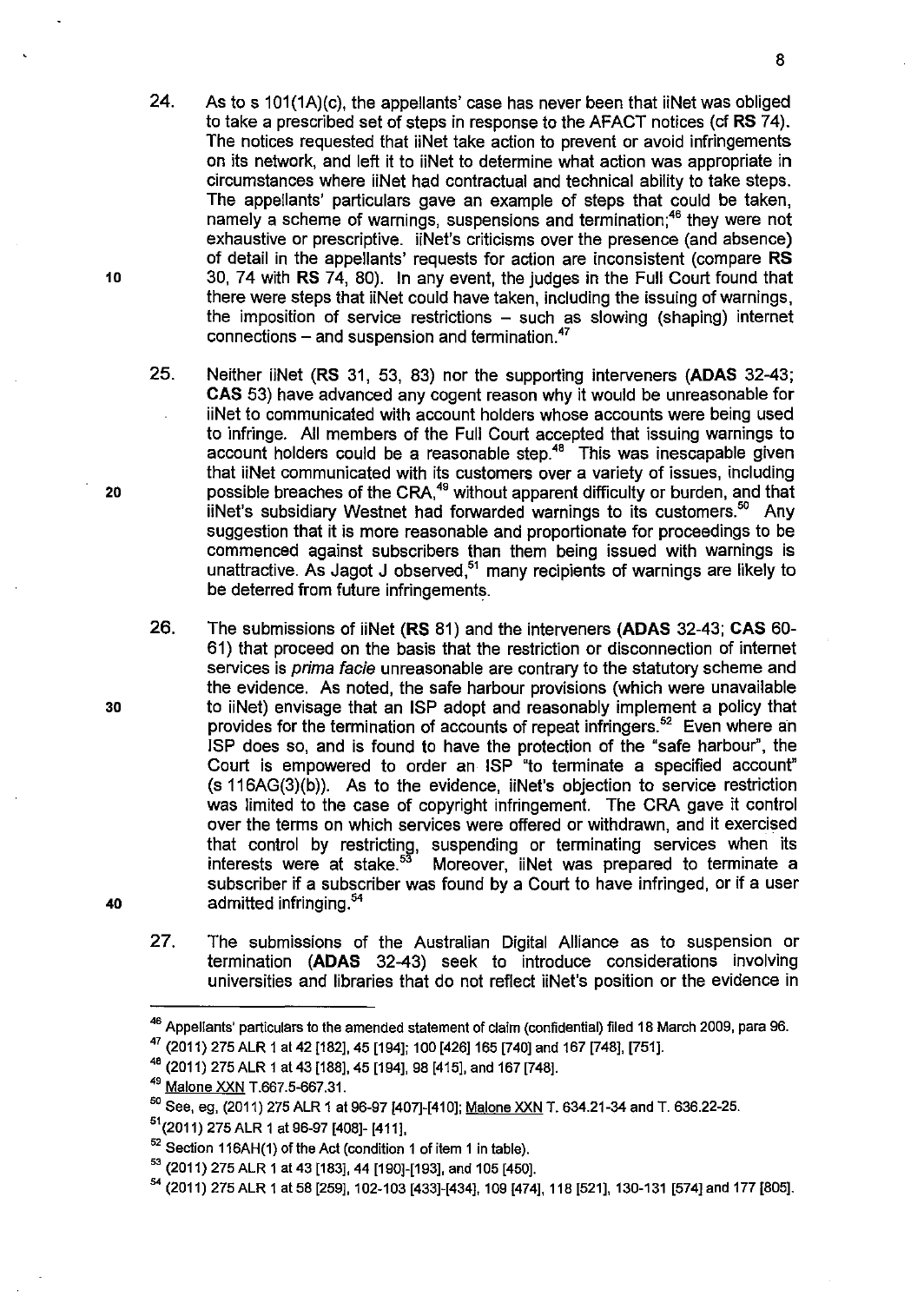this case; they were not considered below and do not fall within the issues for determination on appeal. In any event, there is no evidence and no reason to think that a university or library would not be prepared to use its powers under relevant terms of use with students or invitees to prevent known or suspected infringement on its network. The assertions at **ADAS** 36-37 that the safe harbour provisions require the arbitration of an infringement allegation, or the making of a preliminary discovery application, are contrary to the unanimous findings of the Full Court<sup>55</sup> and outside the scope of the appeal. The recognition of a policy under s 116AH for termination of accounts of repeat infringements indicates that termination could be a reasonable step.

# **Cost and complexity of available reasonable steps**

- 28. The cost and complexity of iiNet taking action in relation to the infringements is a false issue (cf **RS** 87; **CAS** 53-55).<sup>56</sup>There was no evidence of iiNet actually incurring any costs because it took no action. The submission at **RS** 87 that there "was substantial evidence" to support the primary judge's findings as to the cost, effort and complexity of reviewing and dealing with the AFACT notices (a finding rejected by a majority of the Full Court<sup>57</sup>) is not supported by the evidence cited by iiNet (the majority of which does not refer to costs or complexity at all<sup>58</sup>) and is contrary to the evidence before the primary judge. All that iiNet was left with was Mr Malone's speculation<sup>59</sup> as to the need to employ more staff or automate the process if iiNet acted on every one of the infringements notified each week, in circumstances where iiNet never acted on a single one; he never considered what would be required for iiNet to act on a smaller number. In any event, **Mr** Malone's view was inconsistent with other evidence, such as Westnet's response to notices,<sup>60</sup> and was either rejected or not relied on by the members of the Full Court<sup>61</sup>
- 29. iiNet recognises that there was no evidence before the primary judge to reach the conclusion that there would be substantial costs in iiNet taking action **(RS**  85). Similarly, Emmett J's conclusion that there was an "immense amount of work, cost and effort" to analyse the AFACT notices was not based on any identified evidence **(RS** 86; **CAS** 54). The conclusion of the primary judge at [430] does not assist either, $62$  as it was based on the effort his Honour went to in reviewing the AFACT notices; it is no guidance as to the effort required of iiNet. The evidence relating to Westnet does not assist iiNet **(RS** 84).
- 30. Plainly, it was for iiNet to establish the fact and nature of any costs or complexity should it seek to rely on such matters. It cannot now seek to turn that onus onto the appellants (see **RS** 75, 85). As Jagot J identified, iiNet had in place a range of business and technical processes that it deployed for undesirable network conduct and there was no reason to presume that the processes were unavailable here.<sup>63</sup> The appellants proved that iiNet took

20

30

<sup>55</sup>(2011) 275 ALR 1 at 60 [264]-[265], 118-119 [520]-[524], and 177 [804]-[806]

<sup>&</sup>lt;sup>56</sup> See (2011) 275 ALR 1 at 47 [208].

*Sl* (2011) 275 ALR 1 at 98 [415] and 167 [749].

 $^{58}$  Eg. the email which is discussed at (2010) 263 ALR 215 at 258 [199], (2011) 275 ALR 1 at 23 [100] (Emmett J) and 72 [311] (Jagot J); Dalby paras 26-27; Malone XXN T. 769.12-23 & T. 756.1-12; Exhibit A2, tab 123, pp 1-2,4 and Exhibit SJD-1 p 79.

 $59$  Malone #2 at para 11.

<sup>&</sup>lt;sup>60</sup> See Malone XXN T. 650.11-15.

 $^{61}$  (2011) 275 ALR 1 at 98 [415], 99 [421] and 167 [749]; (Emmett J did not refer to it).

 $62$  (2010) 263 ALR 215 at 307 [430].

<sup>&</sup>lt;sup>63</sup> (2011) 275 ALR 1 at 100 [426].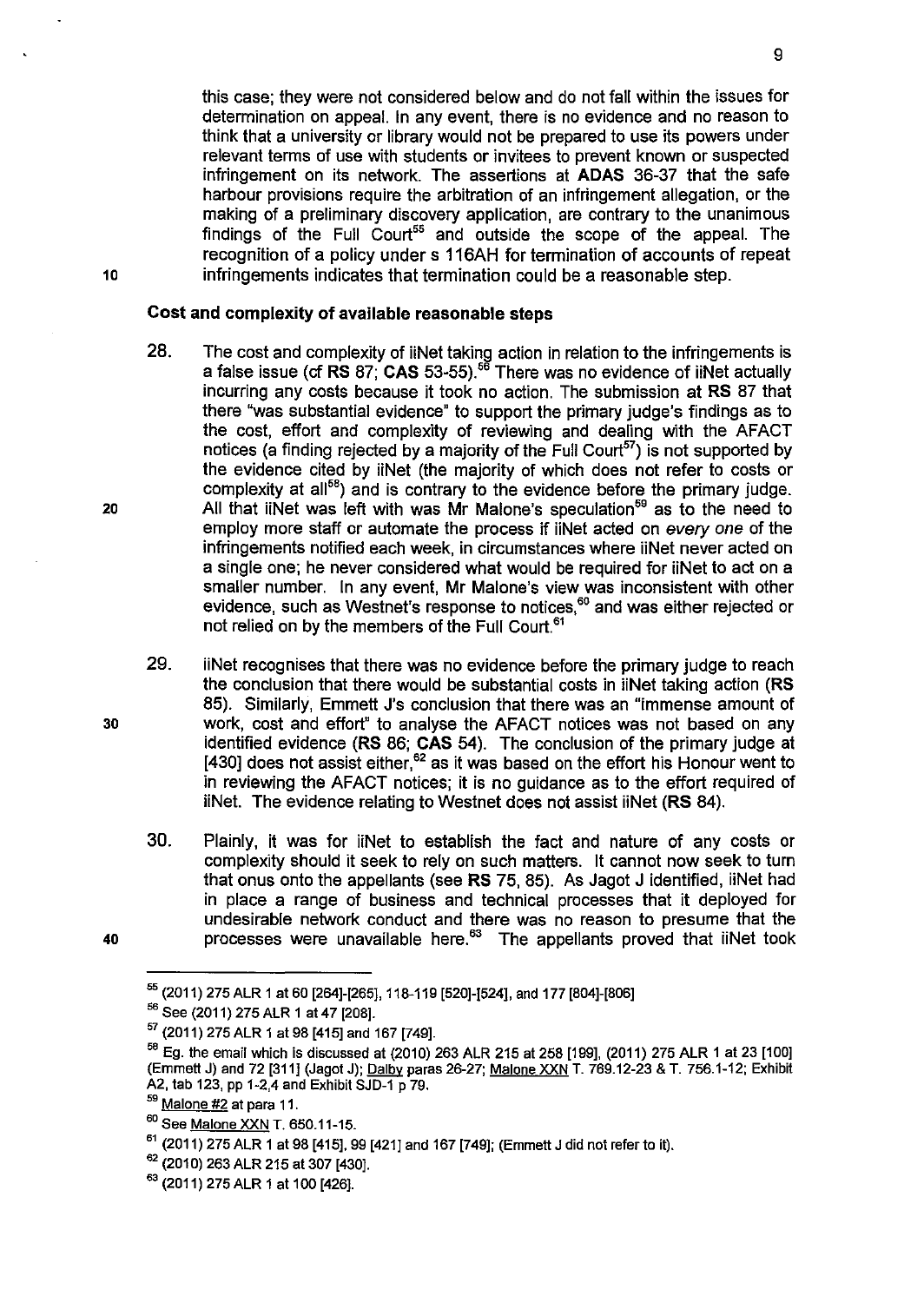these steps, without apparent cost or difficulty. iiNet did not meet that evidence (cf RS 87).<sup>64</sup> It cannot seriously be suggested that the then-third largest ISP in Australia (with approximately 925 employees, including approximately 600 customer service representatives<sup>65</sup>) did not have the personnel even to consider any of the AFACT notices or contact any of the account holders in question.<sup>66</sup> The evidence showed that during the period of the particularised infringements iiNet repeatedly contacted account holders about a range of other matters, and yet the infringements were not mentioned. No sensible comparison can be made between the processes available to iiNet in 2008 and those available to a university in 1975.

- 31. The authorities do not support Emmett J's approach to reimbursement and indemnity for acting on the AFACT notices (cf **RS** 88; **ADAS** 40). iiNet made no submission at trial or on appeal to the effect that it should be reimbursed and indemnified for acting on the notices, or that had this been offered it would have acted (cf **RS** 88). Emmett J does not refer to any such submission being put by iiNet. Rather, as submitted **(AS** 45), iiNet argued that it would only take action after a Court found infringement or where a user admitted infringement;<sup>67</sup> there was no suggestion that this would involve reimbursement or indemnity. Statutory schemes **(RS** 88) available only to law enforcement agencies, which empower an ISP to disclose subscriber information, are fundamentally different from this case, and are irrelevant. None of the considerations in **RS** 88 were the subject of findings below.
- 32. The two foreign legislative schemes identified by iiNet do not assist it (cf **RS**  90; **CAS** 57-59). They did not exist at the time of the trial. There are varying international approaches,<sup>68</sup> some contractual (the US MOU), others legislative. Some schemes involve costs being borne by the participants (the US MOU), some by the State and some by regulation. No single approach emerges. What is before the Court is the scheme of the Act. In Australia, ss 101(1) and (1A) make no reference to the cost of action by the alleged authorizer. The safe harbour scheme provides no mechanism for an ISP to recover any costs of responding to prescribed take down notices or adopting and reasonably implementing a repeat infringer policy. Nor does Moorhouse support the proposition that steps become unreasonable if they involve incurring costs.

# **iiNet's knowledge of the infringements**

33. It is not clear from iiNet's submissions **(RS** 61-65) whether the ground of appeal contending that iiNet had sufficient knowledge to establish a finding of authorization is in dispute.<sup>69</sup> Knowledge could only be "the wrong question" and a "false issue on the appeal" **(RS** 61) if no dispute remains (cf **RS** 31 which refers to "proved" infringements). There appears to be no dispute that the relevant test for knowledge derived from the reasons of Gibbs J and Jacobs J in Moorhouse is whether a person has "knowledge or a reason to

# 10

20

<sup>40</sup> 

<sup>&</sup>lt;sup>64</sup> See also **Dalby XXN** T.639.14-24 and 640.27-31.

<sup>&</sup>lt;sup>65</sup> (2010) 263 ALR 215 at 246 [130] and Malone XXN T. 646.10-15.

<sup>&</sup>lt;sup>66</sup> See Dalby XXN T. 992.32; (2010) 263 ALR 215 at 318 [468].

<sup>67</sup>(2011) 275 ALR 1 at 59 [259], 102-103 [433]-[434], 109 [474] and 118 [521].

<sup>68</sup> See, eg., France's HADOPI, the UK's Digital Economy Act 2010 (still awaiting the Ofcom regulatory code), New Zealand's Copyright (Infringing File Sharing) Amendment Act 2011, South Korea's July 2009 amendments to its Copyright Law, Taiwan's May 2009 amendments to its Copyright Law, and the New York Memorandum of Understanding (US MOU) accessible at:

http://www.copyrightinformation.org/sites/default/files/Momorandum%20of%20Understanding.pdf

 $69$  Notice of Appeal filed 26 August 2011 at para 2(a) & (3).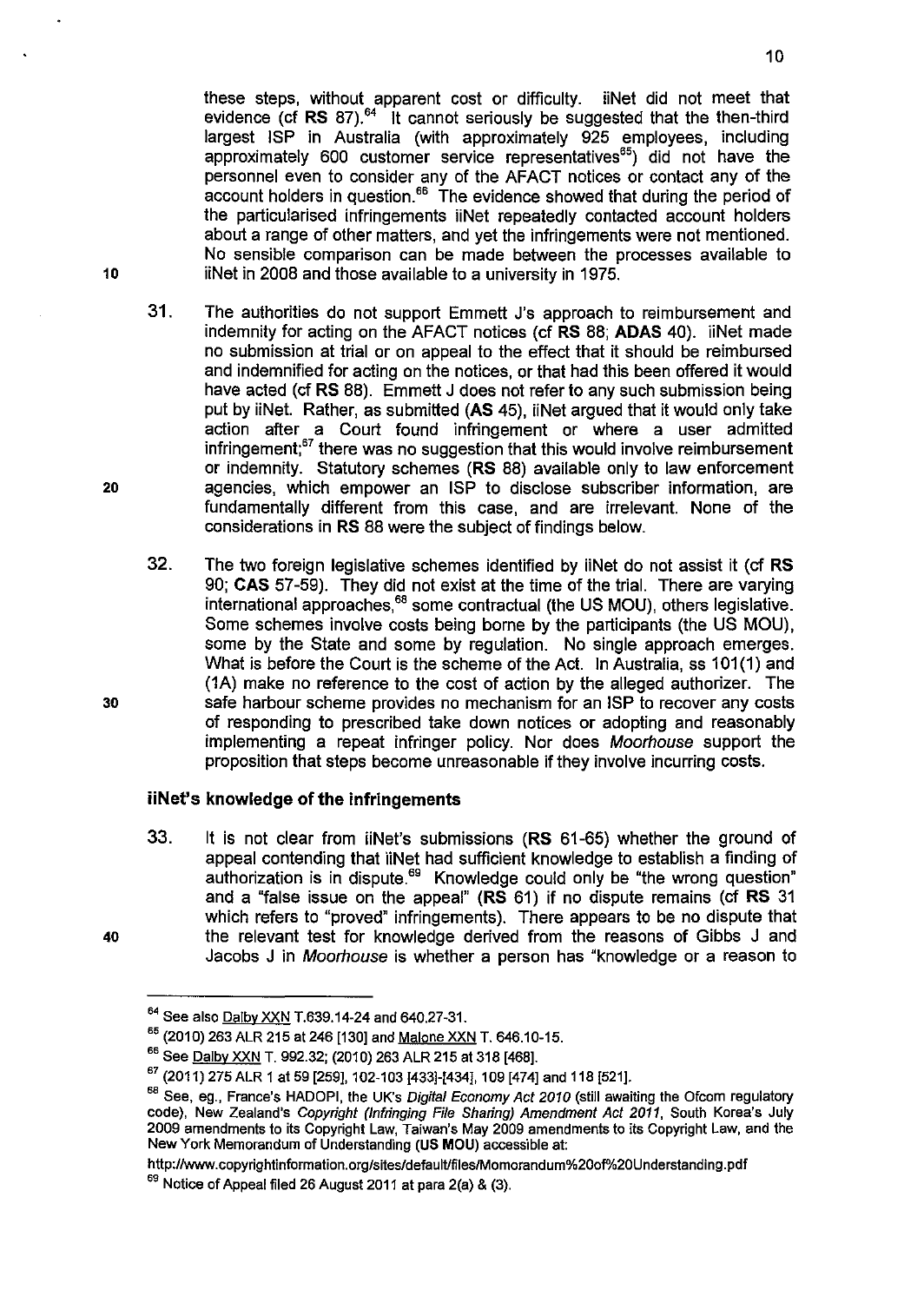suspect" (e.g., **RS** 61-63). This highlights the error in the different, and higher, standards proposed by Emmett J and supported by iiNet and the interveners **(RS 29; CAS 64).<sup>70</sup> The primary judge treated iiNet's knowledge from April** 2009 as relevant to authorization.<sup>71</sup> That finding was unchallenged in the Full Court.<sup>72</sup> iiNet's attempt to direct a submission to that finding in the Full Court was impermissible (cf RS 78). One of iiNet's contentions under s 112E in was impermissible (cf RS 78). One of iiNet's contentions under the Full Court was predicated on the primary judge having found that iiNet had knowledge relevant to authorization (cf **RS** 19).<sup>73</sup>

- 34. iiNet's submissions do not confront the findings that it had decided not to act, 10 regardless of the information provided to it, unless and until it was ordered to so do by a Court.<sup>74</sup> As a result of that decision, iiNet's refusal to act on the AFACT notices of infringement had nothing to do with the perceived quality of the data.<sup>75</sup> The "text" of the AFACT Notices (cf **RS** 75) was clear in identifying both the infringements by the users and the potential for authorization by iiNet.<sup>76</sup> The AFACT notices were "manifestly different" from other notices received by iiNet (cf  $RS$   $9. 24$ ).<sup>77</sup> The DVDs supplied to iiNet with the notices contained underlying data relating to the infringements in the notices and identified DtecNet as its source.<sup>78</sup> iiNet did not even review the DVDs and refused any meaningful engagement.<sup>79</sup> There is no error in Jagot J's finding 20 of "tacit approval" (cf **RS** 83)<sup>80</sup> or in the finding of Emmett J that iiNet's attitude was "contumelious and dismissive" (cf **RS** 100).<sup>81</sup> The evidence as to iiNet's internal documents, its communications with AFACT and its conduct in response to the infringements amply supports such findings.<sup>82</sup>
- 35. There is no suggestion (and no evidence) that iiNet had concerns about the reliability of the information provided which could not have been addressed by AFACT had they been raised. iiNet treated it as "compelling evidence" of infringement sufficiently serious (cf **CAS** 64) to warrant it being provided to the WA police.<sup>83</sup> In any event, the information was reliable.<sup>84</sup> iiNet did nothing in response to the notices because it had determined - by July 2008 - that it 30 would take no action.<sup>85</sup> Although it later sought to justify its lack of action on the absence of reliable information on the infringements, further information was not required and was irrelevant to iiNet's response; it was no more than an "intellectual curiosity". $86$  As the primary judge observed, whatever be the nature of iiNet's understanding of the notices, it was irrelevant after the

 $^{70}$  (2011) 275 ALR 1 at 48 [210] and 58 [257].

 $71$  (2010) 263 ALR 215 at 318-319 [471] and 325 [505].

<sup>72</sup>(2011) 275 ALR 1 at 64-65 [286].

<sup>&</sup>lt;sup>73</sup> Notice of Contention 18 March 2010 (NOC) para 5 stated: "The primary judge erred in finding that as iiNet had knowledge of the infringements that were occurring on its facilities and as such factor is relevant to a finding of authorization, s 112E of the Act ceased to have operation)" (emphasis added).

<sup>&</sup>lt;sup>74</sup> (2011) 275 ALR 1 at 59 [259], 102-103 [433]-[434], 109 [474] and 118 [521].

<sup>&</sup>lt;sup>75</sup> (2011) 275 ALR 1 at 75-76 [318] and 109 [474].

<sup>&</sup>lt;sup>76</sup> (2010) 263 ALR 215 at 317 [467]; (2011) 275 ALR 1 at 72 [311].

 $^{77}$  (2011) 275 ALR 1 at 99 [418]; see also (2011) 275 ALR 1 at 104 [438].

 $^{78}$  (2011) 275 ALR 1 at 71 [307] and 127 [557]; (2010) 263 ALR 215 at 240-241 [103].<br><sup>79</sup> (2011) 275 ALR 1 at 75-76 [318] and 100 [421].

 $80$  (2011) 275 ALR 1 at 110 [477], see also 41 [176] (Emmett J).

 $81$  (2011) 275 ALR 1 at 58 [257].

<sup>&</sup>lt;sup>82</sup> (2011) 275 ALR 1 at 68-76 [297]-[321].

<sup>&</sup>lt;sup>83</sup> (2011) 275 ALR 1 at 73-75 [316]-[317].and 99 [418]-[419].

<sup>&</sup>lt;sup>84</sup> (2011) 275 ALR 1 at 73-74 [316] and 129 [564]; (2010) 263 ALR 215 at 241 [107]-[108] and 242 [113].

<sup>85</sup>(2011) 275 ALR 1 at 59 [259], 102-103 [433]-[434], 109 [474] and 118 [521].

<sup>&</sup>lt;sup>86</sup> (2011) 275 ALR 1 at 75 [318]; <u>Dalby XXN</u> T. 1006.17.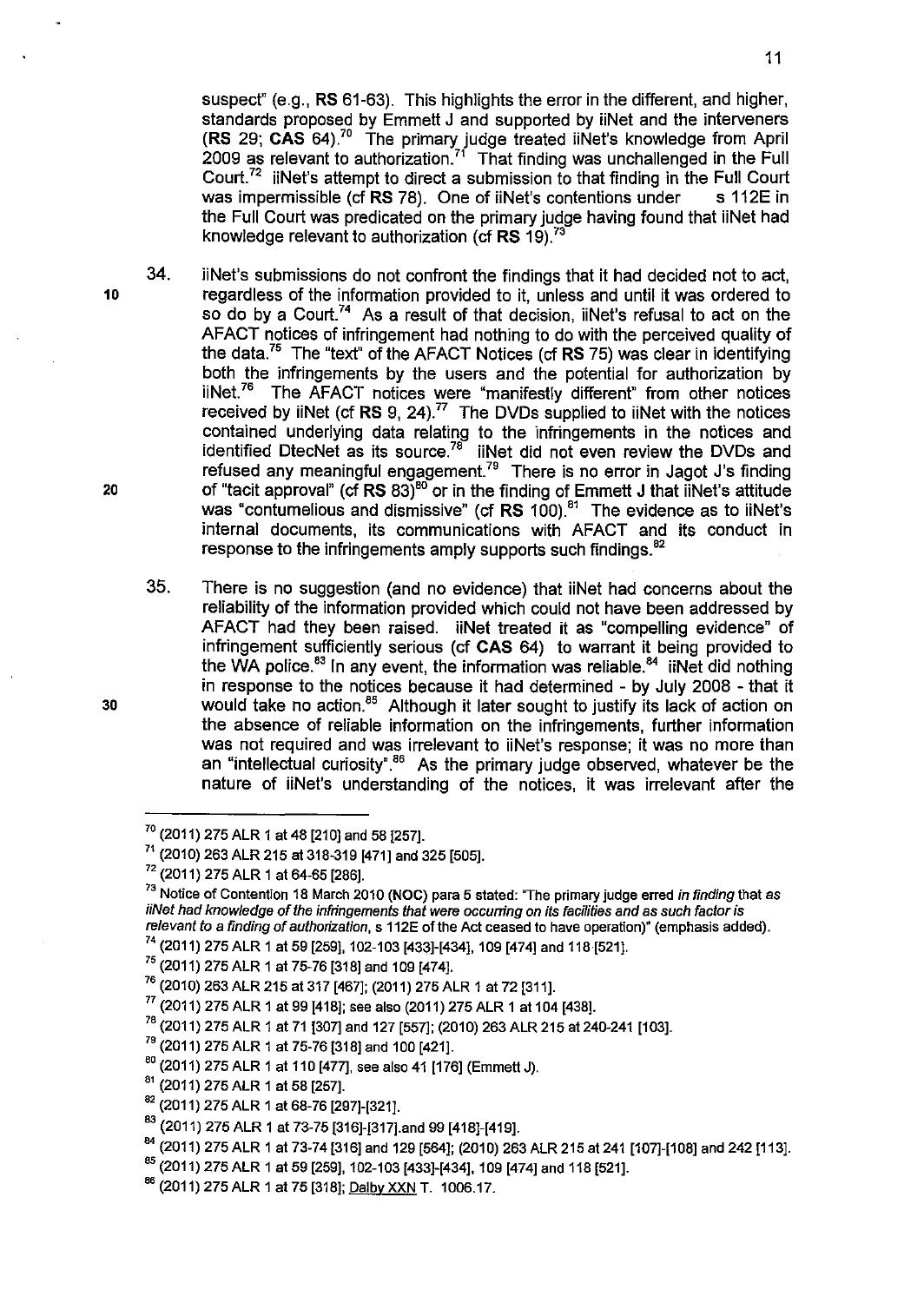decision, made no later than 16 July 2008, not to  $act<sup>87</sup>$  Submissions that iiNet sought to assess the reliability and authenticity of the data (RS 82) are not open, and are unsupportable. Neither Emmett J nor Nicholas J explained how a party with no interest in further information (and which, consistently with this, never communicates a request or need for it) is nevertheless able to rely on its alleged absence. Nor does iiNet.

36. iiNet's submissions concerning the DtecNet report (RS 55-58) are irrelevant. The report could be used for the purposes of the case, including defending the claim of authorization (cf RS 14). iiNet was not precluded from forming the view, based on the report, that its users had infringed copyright; this did not require that iiNet be able to disclose the contents of the report (cf RS 14). iiNet had clearly formed such a view when it formally and publicly conceded on 4 April 2009 that the evidence filed by the appellants established infringement by iiNet users. $88$  The appellants' case was based on all of the conduct engaged in by iiNet, before and after filing (including in relation to a representative set of accounts of 20 iiNet customers covering the period).<sup>89</sup> The pleadings and evidence referred to infringements that occurred after filing and the trial took place on that basis, as acknowledged in the Full Court.<sup>90</sup> The relief sought extended to existing and future infringements.<sup>91</sup> Events arising in the course of proceedings can support the grant of relief.<sup>92</sup> Disregarding iiNet's post-filing conduct amounts to a failure to resolve all matters in dispute as required by s 22 of the Federal Court of Australia Act 1976 (Cth).

# Privacy issues

37. No privacy issues arose on the facts of this case. The submissions of the Australian Privacy Foundation go beyond the boundaries of the matter between the parties. They raise additional legal issues and appear to reflect a desire to have the law declared in particular terms. The infringing activity in question, communication to the public, involved the public sharing of copyright files using IP addresses allocated by iiNet. There is no statutory recognition that an IP address is protected by privacy law. By its nature, an IP address is public and is controlled by an ISP (here, the IP addresses were controlled by iiNet and remained its property under the terms of the CRA $^{93}$ ). It does not follow that, even if privacy considerations applied, a person other than the subscriber to whom an IP address was allocated would have any interest in it (cf APFS 41). Moreover, the ability of iiNet to take steps in response to the AFACT notices was secured by the provisions of the CRA and the exceptions in Part 13 of the Telecommunications Act 1997 (Cth) (the Telco Act); against that background, ss 3038 and 303C of the Telco Act render any discussion of privacy law irrelevant. Steps were taken during the proceedings to avoid disclosure of any relevant information<sup>94</sup> and  $AFACT$  never requested the release of iiNet subscriber information.

10

20

30

 $87$  (2010) 263 ALR 215 at 261 [211].

<sup>&</sup>lt;sup>88</sup> (2010) 263 ALR 215 at 226 [22].

<sup>89</sup>(2011) 275 ALR 1 at25 [106]-[108].

 $90$  (2011) 275 ALR 1 at 26 [111] and 147 [653].

<sup>&</sup>lt;sup>91</sup> (2010) 263 ALR 215 at 224 [7].

<sup>&</sup>lt;sup>92</sup> See, eg, Apple Computer Inc v Computer Edge Pty Ltd (1984) 1 FCR 549 at 561-562 (Fox J), 584 (Lockhart J) (this aspect was not affected on appeal: Computer Edge *Ply* Ltd v Apple Computer Inc (1986) 161 CLR 171) and, in a different context, WEA at 288.

<sup>93</sup> See Ex #A tab 54, CRA cl 12.5; (2011) 275 ALR 1 at 72 [309].

<sup>&</sup>lt;sup>94</sup> (2010) 263 ALR 215 at 245 [124].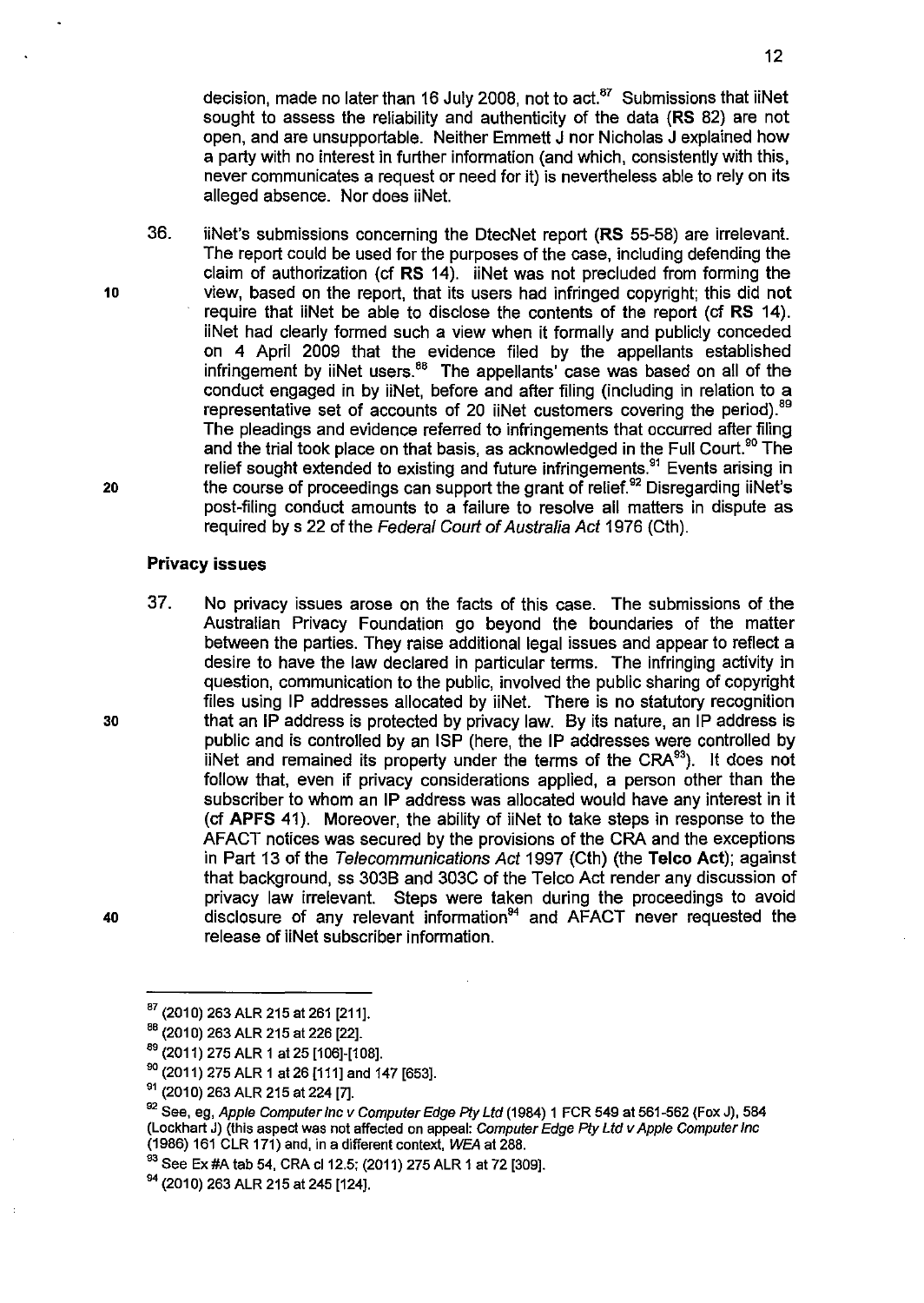# **Answer on Notice of Contention**

#### **Factual findings (NOC 1)**

38. The facts in iiNet's contentions 1 (a), (c) and (e) did not play any part in the reasoning of the Full Court. Those facts are not necessary for the appellants' success on appeal. In any event, there was no error in the relevant findings, which were supported by the evidence. The facts the subject of contentions 1 (b) (tacit approval), 1 (d) (capacity to control) and 1 (f) (iiNet's attitude) are dealt with in **AS** 58-60, 62 and 70-71. iiNet has not demonstrated error so as to meet the threshold to overturn those factual findings.  $95$  If these grounds are pursued, they will be addressed orally.

# **Section 112E (NOC 2)**

10

- 39. No error has been shown in the Full Court's unanimous finding that s 112E would not have precluded a finding of authorization against iiNet.<sup>96</sup> Section 112E (like s 39B) is not engaged if an additional factor is present.  $97$  The appellants identified factors which took iiNet outside of the protection of s 112E, including iiNet's knowledge of the infringements and its decision not to take any steps available to it. All of the judges below found that there was an additional factor present and that s 112E did not apply, largely for the reasons 20 summarised by Jagot J at [465].<sup>98</sup> The approach of the Full Court reflects a sensible interpretation of the provision having regard to its wording and context. As Emmett J observed, "[!]he nature and context of s 112E do not support the proposition that it should necessarily be construed in favour of the provider of facilities."<sup>99</sup> The extrinsic material indicates an intention to "limit and clarify" liability "in certain circumstances", not to provide a general immunity for ISPs in the conduct of their businesses.<sup>100</sup> This is consistent with the decision of the Full Court in Cooper.<sup>101</sup>
- 40. iiNet misconstrues s 112E. It starts from the result it seeks to achieve and impermissibly imports a concept of the "ordinary scope" of the provision of 30 facilities into a section that makes no reference to such matters **(RS** 1 09). This was rightly rejected by the Full Court.<sup>102</sup> Principles of statutory construction do not assist iiNet's construction; as explained by Emmett J, the provision has work to do on the construction adopted by the Full Court<sup>103</sup> (cf **RS** 107; **ADAS 47).** iiNet's construction gives the word "merely'' no operation. <sup>104</sup>

<sup>&</sup>lt;sup>95</sup> See Manley v Alexander (2005) 223 ALR 228 at 231 [14]; Liftronic Pty Limited v Unver (2001) 179<br>ALR 321 at 336 [65.1]; and Roads and Traffic Authority v Royal (2008) 245 ALR 653 at 684 [125].

 $^{96}$  (2011) 275 ALR 1 at 49-52 [212]-[228], 106-108 [452]-[465] and 173-176 [784]-[797].

<sup>&</sup>lt;sup>97</sup> (2011) 275 ALR 1 at 50 [217], 107 [460]-[461], and 175 [795].

<sup>&</sup>lt;sup>98</sup> (2011) 275 ALR 1 at 107-108 [465], see also 339 [578], 52 [228] and 176 [797].

<sup>&</sup>lt;sup>99</sup> (2011) 275 ALR 1 at 50 [218].

<sup>&</sup>lt;sup>100</sup> Second Reading speech for the DA Bill; see ADAS 46. Exposure Draft and Commentary of the DA Bill at p 31; see CAS 67. See, e.g,. (2011) 275 ALR 1 at 50 [222].

 $101$  Cooper at 391-392 [55]-[60] and 415-416 [168]-[170].

<sup>102</sup>(2011) 275 ALR 1 at 51 [223], 58 [256], 107 [463]-[464] and 175 [792].

<sup>&</sup>lt;sup>103</sup> (2011) 275 ALR 1 at 50 [217].

<sup>104</sup>(2011) 275 ALR 1 at 49-50 [216].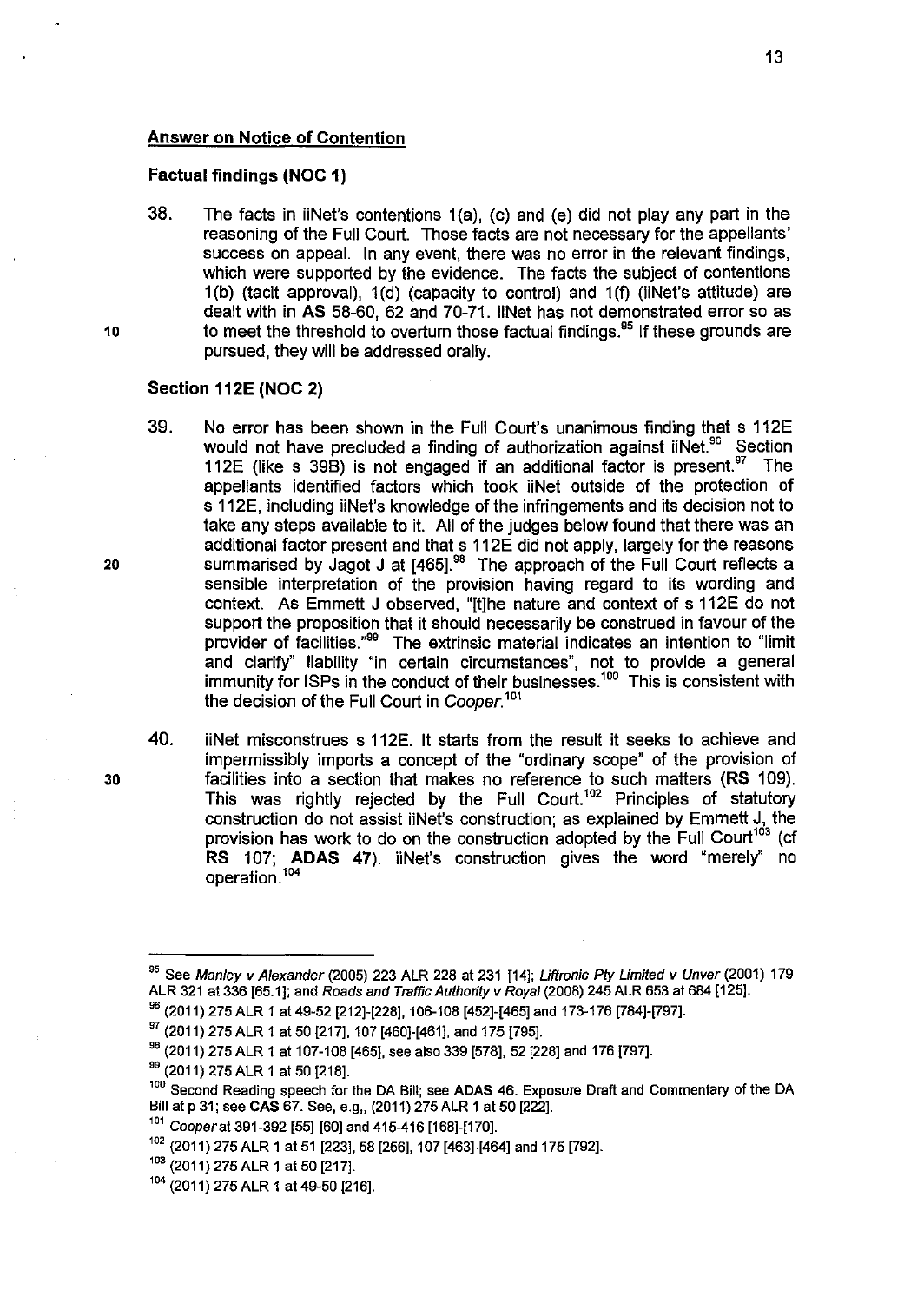41. The constructions advanced by the interveners supporting iiNet are equally unavailable. The Australian Digital Alliance impermissibly seeks to read into the provision a text and meaning which do not appear on its face or by necessary implication from the statutory scheme **(ADAS** 44). Similarly, the construction urged by Communications Alliance **(CAS** 71-72) should not be accepted; it depends on a negative implication by reason of the absence of a reference to knowledge in s 101(1A). That convoluted process does not accord with ordinary principles of statutory construction.

# **Telecommunications Act (NOC** 3-5)

- 10 42. It was iiNet's case that the restrictions on use or disclosure of information in Part 13 of the Telco Act prevented it from taking action in response to the AFACT notices. As Jagot J observed, there was a threshold issue, in that this was not the reason iiNet refused to act on the AFACT notices.<sup>105</sup> In any event, in order for iiNet to succeed in its contention, the information supplied by AFACT, together with the information from iiNet's own "score" and "rumba" databases (the **iiNet information),** both had to fall within the prohibition in s 276, and each of the exceptions under ss 279, 280, 289 and 290 had to be inapplicable. The Full Court unanimously held that s 276 did not apply to the AFACT information, and each member of the Court held that at least one exception applied to the iiNet information.<sup>106</sup> For the reasons outlined briefly below, the appellants support the findings regarding the inapplicability of s 276 to the AFACT information, and the applicability of each of the four exceptions to the iiNet information. The same exceptions would equally apply to the AFACT information if, contrary to the findings made below, it was within the s 276 prohibition.<sup>107</sup> 20
	- 43. Section 276 did not apply to AFACT information because the information did not come into iiNet's possession or knowledge in connection with its business (cf the requirement in  $s$  276(1)(b)). The phrase "in connection with" requires reference to the context and the purpose for which the information came into existence, and the non-confidential AFACT information did not become confidential merely because it was received by an  $ISP<sup>108</sup>$  iiNet's construction of s 276 would preclude it from using publicly-sourced information at the request of the party providing such information.<sup>109</sup>
	- 44. Emmett J (and the primary judge) correctly found that the use or disclosure of the iiNet information fell within  $\frac{1}{2}$  279.<sup>110</sup> For the reasons given by his Honour, the section provides an exception for the act of use or disclosure, and not merely an exemption from liability for the individual employee.<sup>111</sup> This is further supported by the context and structure of Part 13 of the Telco Act. A contrary interpretation would render s 279 ineffective.<sup>112</sup>

<sup>105</sup>(2011) 275 ALR 1 at 94 [398].

<sup>106</sup>(2011) 275 ALR 1 at 53-55 [236]-[243], 113-114 [478] [492]-[497], 116 [510], 117 [513] and 176 [799].

<sup>&</sup>lt;sup>107</sup> (2011) 275 ALR 1 at 115 [502].

<sup>108</sup>(2011) 275 ALR 1 at 53 [235], 112-113 [485]-[486] and 176 [799] (Nicholas J agreeing with Jagot J).

<sup>109 (2011) 275</sup> ALR 1 at 112-113 [486].

<sup>110</sup>(2010) 263 ALR 215 at 329-330 [531]-[532] and 333 [555]; (2011) 275 ALR 1 at 53-54 [236]-[241]. Jagot J found that the exception did not apply (see (2011) 275 ALR 1 at 113 [489]-[490]).

<sup>111</sup>(2011) 275 ALR 1 at 54 [238]; see further 54 [237]-[241].

<sup>&</sup>lt;sup>112</sup> (2011) 275 ALR 1 at 54 [238]; see also Canadian Pacific Tobacco Limited v Stapleton (1952) 86 CLR 1 at 6. The exception was described in the Explanatory Memorandum to the Telecommunications Bill 1996, vol 2, 6 as covering the "myriad of day-to-day communications between employees about connecting, disconnecting and billing customers".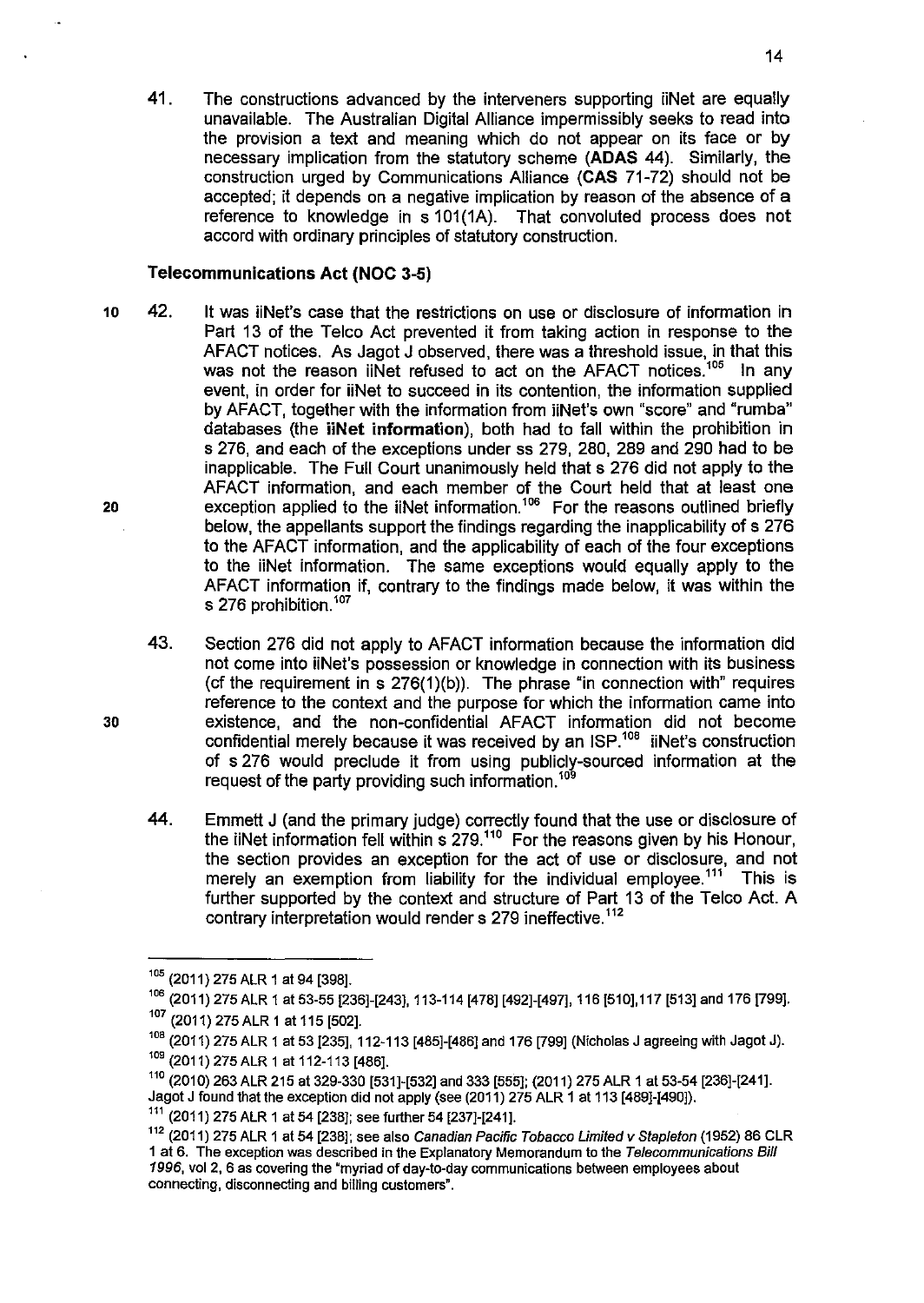- 45. Section 280 provides an exception where the use or disclosure of information is required or authorized by law. The findings of Emmett J and Jagot J that the "safe harbour" provisions operated to authorize disclosure of the iiNet information, such that the s 280 exception applied,<sup>113</sup> were correct. Further, the appellants submit that s 101(1A)(c) similarly operates to authorize disclosure for purpose of taking reasonable steps; significantly, one of the factors to be taken into account under that provision is whether an alleged authorizer has complied with any industry code of practice. The contrary proposition put forward by iiNet would mean that an ISP could not, for 10 example, take any steps in compliance with an industry code of practice if this involved the use of s 276 information.
- 46. The exception under s 289 also applied for the reasons given by Jagot J and Nicholas J (and the primary judge).<sup>114</sup> The iiNet information related to the affairs or personal particulars of another person, satisfying the requirement under s  $289(a)$ .<sup>115</sup> Section 289(b)(ii) also applied because of the subscriber's consent to the use and disclosure of information pursuant to the terms of the CRA.<sup>116</sup> Administration and management of the account plainly included Administration and management of the account plainly included compliance with the CRA. $117$  iiNet was authorized to monitor communications, collect information and use confidential information to ensure compliance. 20 Further, the exception under s 289(b)(i) also applied, as a person downloading material on the internet must be reasonably likely to have been aware that his or her ISP, in the ordinary course of managing the service, would use information enabling the ISP to take any action it was authorized to take under the applicable terms and conditions.<sup>118</sup> The appellants further submit that, in any event, even if the terms and conditions of iiNet's CRA were inadequate to secure the consent of its subscribers to the use of the iiNet information for these purposes, this could provide no answer to a finding of authorization because iiNet itself had determined and had the ability to amend those terms and conditions in order to address this.<sup>119</sup>
- 30 47. Finally, as Jagot J found, iiNet's subscribers could also be taken to have consented to the use of the iiNet information, so as to engage the exception under s 290.<sup>120</sup> The subscribers engaged in public sharing and transmission of infringing files over the internet, with no confidentiality restrictions governing what took place during that process. They were aware that the terrns of the CRA entitled iiNet to monitor and administer its network for these and other circumstances. These circumstances are consistent with consent of the kind envisioned to be covered by s 290.

DATED: 121 October 2011 A J L Bannon **J M Hennessy C** Dimitriadis

Counsel for the appellants Tel: (02) 9233 4201 Fax: (02) 9221 3723

<sup>113</sup>(2011) 275 ALR 1 at 55 [242]-[243] and 113-114 [492]-[497].

<sup>114</sup>(2011) 275 ALR 1 at 116 [510] and 176 [799]; (2010) 263 ALR 215 at 333 [555].

 $^{115}$  (2011) 275 ALR 1 at 115 [502] and 176 [799]; (2010) 263 ALR 215 at 331 [541] and 332 [544]-[545].

<sup>116</sup>(2011) 275 ALR 1 at 115-116 [503]-[508] and 176 [799]; (2010) 263 ALR 215 at 332-333 [546]-[554].

 $117$  (2011) 275 ALR 1 at 115-116 [504]-[507], 176 [799] (Nicholas J agreeing). See also (2010) 263 ALR 215 at 333 [553].

<sup>118</sup>(2011) 275 ALR 1 at 116 [509], and 176 [799] (Nicholas J agreeing).

<sup>&</sup>lt;sup>119</sup> Ex #MMM1 at 229-230, CRA cll 1.3-1.4; (2011) 275 ALR 1 at 18 [75]; <u>Malone XXN</u> T. 740.41-741.8.

<sup>120</sup>(2011) 275ALR 1 at 117 [513].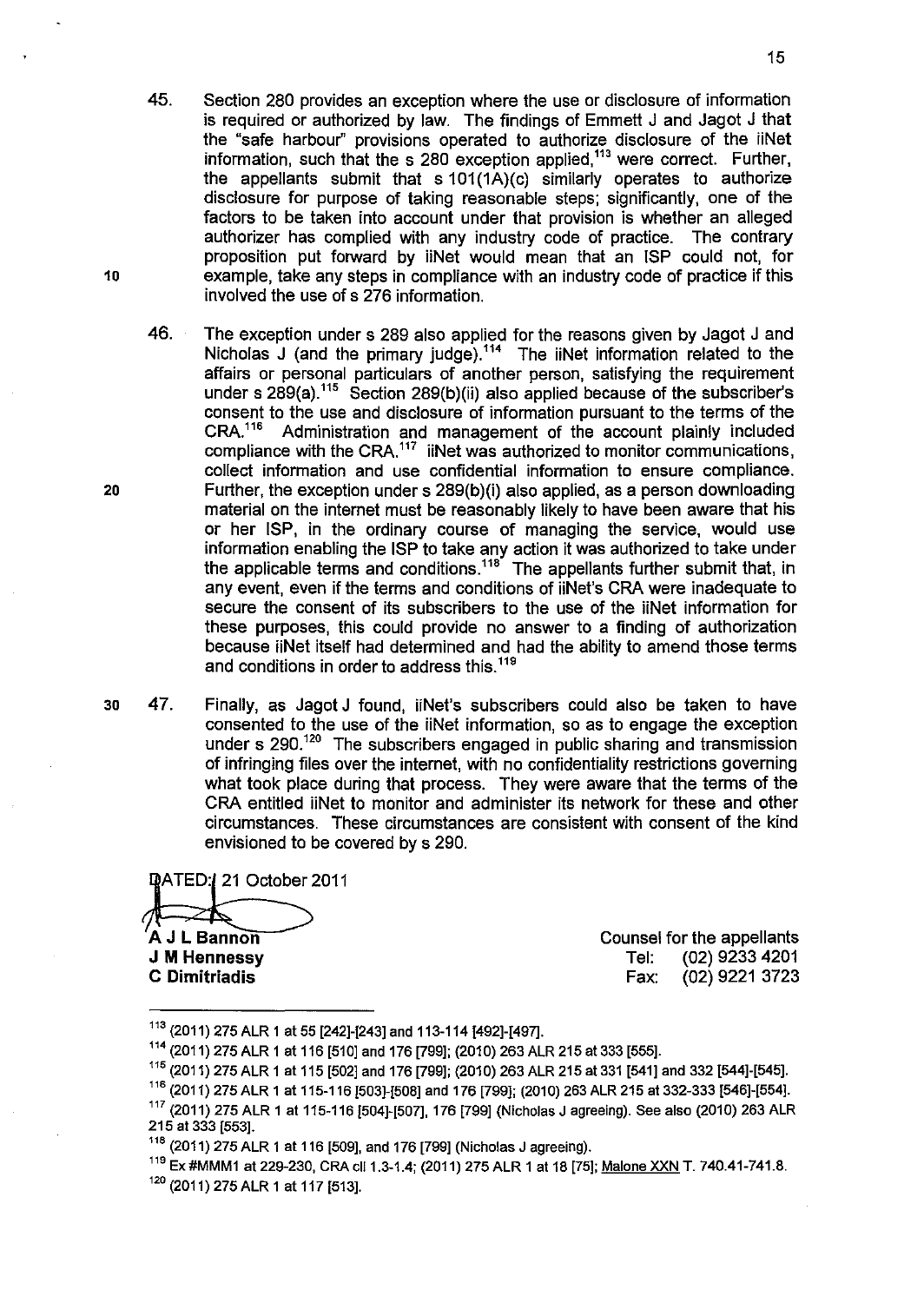# **SCHEDULE 1**

## **APPELLANTS**

## **First appellant**

Roadshow Films Pty Ltd ACN 100 746 870 Level 14, 440 Collins Street Melbourne, Victoria 3000 Australia

## **Second appellant**

Universal City Studios LLLP 100 Universal City Plaza Universal City, California 91608 United States of America

## **Third appellant**

Paramount Pictures Corporation 5555 Melrose Avenue Hollywood, California 90038 United States of America

#### **Fourth appellant**

Warner Bros. Entertainment Inc. 4000 Warner Boulevard Burbank, California 91522 United States of America

## **Fifth appellant**

Inc. Disney Enterprises 500 S. Buena Vista St Burbank, California, 91521 United States of America

#### **Sixth appellant**

Inc Columbia Pictures Industries 10202 WWashington Blvd, Culver City, California, 90232-3195 United States of America

### **Seventh appellant**

Twentieth Century Fox Film Corporation 10201 W. Pice Blvd Los Angeles California, 90064 United States of America

#### **Eighth appellant**

Paramount Home Entertainment (Australasia) Pty Ltd ACN 003 914 609 "Tower A the Zenith" level 21, 821 Pacific Highway Chatswood NSW 2067

#### **Ninth appellant**

Buena Vista Home Entertainment, Inc. 500 S Buena Vista Street Burbank, California 91521 United States of America

#### **Tenth appellant**

Twentieth Century Fox Film Corporation (Australia) Pty Limited ACN 000 007 036 Level 5, Frank Hurley Grandstand Fox Studios, Driver Avenue Moore Park, NSW 2021 **Australia** 

#### **Eleventh appellant**

Universal Pictures (Australasia) Pty Ltd ACN 087 513 620 3 Munn Reserve Millers Point NSW 2000 Australia

#### **Twelfth appellant**

Village Roadshow Films (BVI) Ltd c/- Tricor Services PO Box 3340, 2<sup>nd</sup> Floor Palm Grove House Wickhams Cay, Road Town, Tortola British Virgin Islands

## **Thirteenth appellant**

Universal Pictures International B.V Hagedoorplein 2 1031 BV Amsterdam **Netherlands** 

# **Fourteenth appellant**

Universal City Studios Productions **LLLP**  100 Universal City Plaza Universal City, California 91608 United States of America

#### **Fifteenth appellant**

Ringerike GmbH & Co KG Luftfahrtbeteiligungs, KG Zeppelinstrasse 3 15732 Schonefeld OT **Waltersdorf Germany** 

## **Sixteenth appellant**

lnternationale Filmprodklion Blackbird Vierte GmbH & Co KG Wolfratshauser Sir. 49, 82049 Pullach Germany

#### **Seventeenth appellant**

MDBF Zweite Filmgesellschaft mbH & Co KG Wolfratshauser Strasse. 49, 82049 Pullach **Germany**